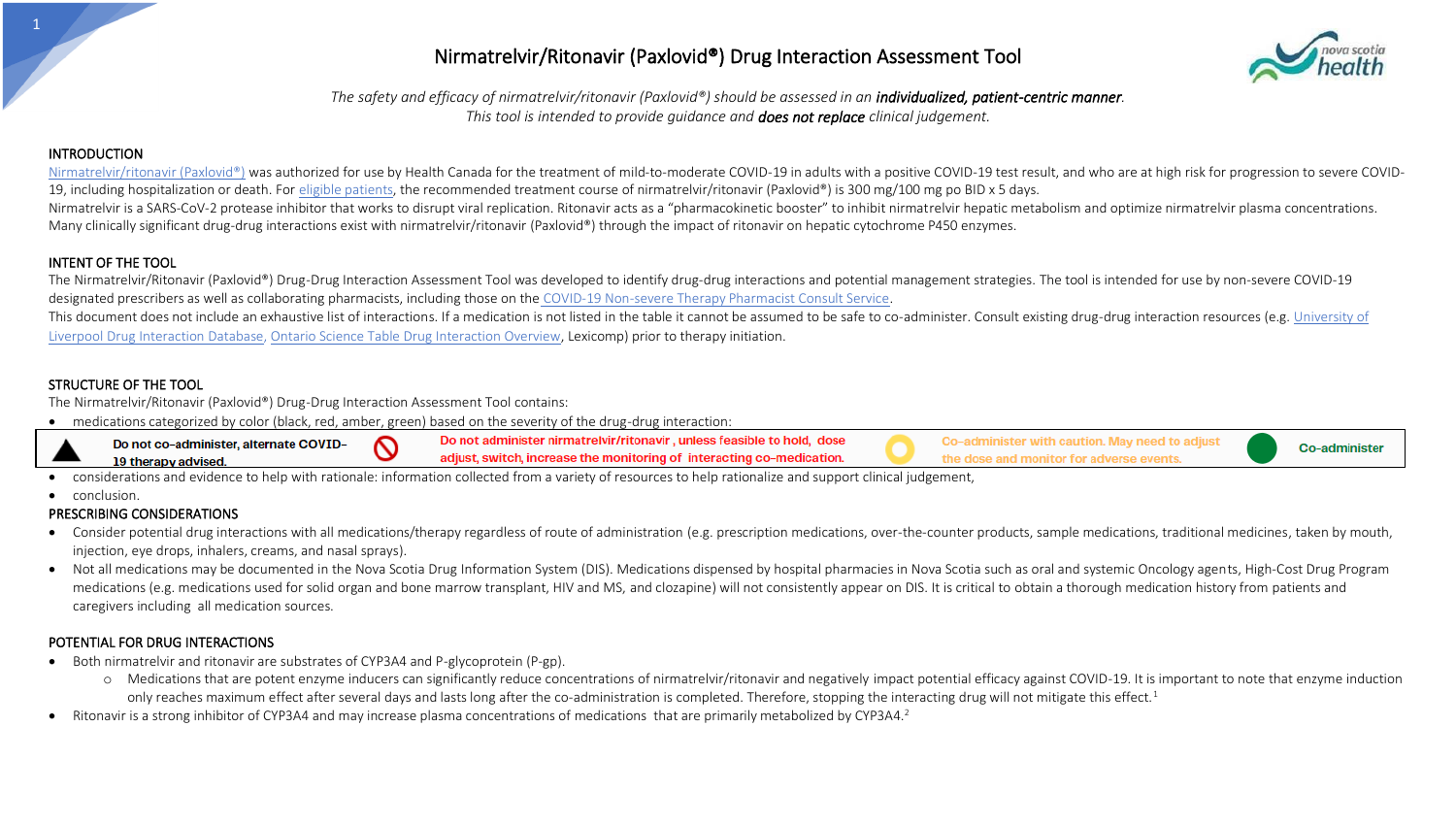

*The safety and efficacy of nirmatrelvir/ritonavir (Paxlovid®) should be assessed in an individualized, patient-centric manner. This tool is intended to provide guidance and does not replace clinical judgement.* 

- o Clinically significant drug interactions can occur even though the duration of nirmatrelvir/ritonavir (Paxlovid®) treatment is short (i.e. 5 days) because the onset of ritonavir enzyme inhibition is rapid i.e., maximal inhibition of CYP3A4 is reached approximately 48 hours after starting ritonavir.<sup>3</sup>
- o The risk of drug interactions is prolonged because CYP3A4 inhibition lasts for several days after ritonavir is discontinued.<sup>3</sup> If co-medications are paused or the dose is adjusted due an interaction caused by enzyme inhibition, it is recommended to wait three days after the last dose of nirmatrelvir/ritonavir (Paxlovid®) to resume usual treatment and dose.<sup>3</sup>
- $\circ$  It is important to note that pausing a co-medication with a long half-life of elimination may not prevent a drug interaction with ritonavir.<sup>3</sup>
- o In addition, pausing a medication with a narrow therapeutic index may cause harm related to subtherapeutic levels.<sup>4</sup>
- Ritonavir inhibits CYP2D6 to a lesser extent. Co-administration of CYP2D6 substrates with nirmatrelvir/ritonavir (Paxlovid®) for a 5-day course is unlikely to result in clinically significant interactions.
- Ritonavir is also an inducer of UGT, 1A2, 2C9, 2C19, 2B6. However, co-administration of nirmatrelvir/ritonavir (Paxlovid®) with drugs metabolized by these enzymes is unlikely to result in clinically significant reduction plasma concentrations due to the short 5-day course of nirmatrelvir/ritonavir (Paxlovid®).

#### ADDITIONAL CONSIDERATIONS

- Very high levels of inflammation observed in some patients with COVID-19 may also cause inhibition of CYP3A4 and P-glycoprotein therefore potentially increasing the magnitude of interactions.<sup>3</sup>
- Management of drug interactions with nirmatrelvir/ritonavir (Paxlovid®) is complex and may include pausing the administration or adjusting the dose of interacting co-medications.<sup>3</sup>
	- o Management of some drug interactions is particularly challenging and may require significant dose reduction and increased monitoring that is pragmatically not feasible. In these cases choose alternate COVID-19 therapy where available.
	- o Consider collaborating with a specialist whenever feasible for drug interactions that may impact an underlying medical condition.

#### **RESOURCES**

#### Nirmatrelvir/ritonavir (Paxlovid®) General Resources:

- [COVID-19 Non-Severe Therapy Pharmacist Consult Service](http://policy.nshealth.ca/Site_Published/covid19/document_render.aspx?documentRender.IdType=6&documentRender.GenericField=&documentRender.Id=93864)
- [NS Health COVID-19 Medication Recommendations](https://covid19hub.nshealth.ca/go.php?c=35813131)
- [Non-severe COVID-19 Treatment Overview](https://covid19hub.nshealth.ca/go.php?c=36205671)
- [Firstline early treatment algorithm](https://app.firstline.org/en/clients/78-nova-scotia-health-authority/steps/62487)
- [Healthcare Professional Overview](http://policy.nshealth.ca/Site_Published/covid19/document_render.aspx?documentRender.IdType=6&documentRender.GenericField=&documentRender.Id=93136)
- [Patient Information Sheet](http://policy.nshealth.ca/Site_Published/covid19/document_render.aspx?documentRender.IdType=6&documentRender.GenericField=&documentRender.Id=93138) English
- [Patient Information Sheet F](http://policy.nshealth.ca/Site_Published/covid19/document_render.aspx?documentRender.IdType=6&documentRender.GenericField=&documentRender.Id=93174)rench
- **Eligibility Criteria**
- [Sotrovimab differential benefit algorithm](https://covid19hub.nshealth.ca/go.php?c=36288146)

#### l, REFERENCES

- 1. University of Liverpool Drug Interaction Database. Available from: https://www.covid19-druginteractions.org/checker
- 2. Product Monograph. Available from: https://www.pfizer.ca/sites/default/files/202201/PAXLOVID\_PM\_E\_259186\_17Jan2022.pdf
- 3. University of Liverpool; Duration of CYP3A4 Inhibition after Stopping Paxlovid®. Available from: jic3t6ks120rpb8ucwi537rgjtwg (liverpool-covid19.s3.eu-west-2.amazonaws.com)
- ritonavir-paxlovid-what-prescribers-and-pharmacists-need-to-know/ 4. Ontario Science Table and University of Waterloo: Nirmatrelvir/Ritonavir (Paxlovid®): What Prescribers and Pharmacists Need to Know. Available from: https://covid19-sciencetable.ca/sciencebrief/nirmatrelvir-

#### Nirmatrelvir/ritonavir (Paxlovid®) Drug Interaction Resources:

- University of Liverpool Drug Interaction Database
- NIH Statement on Drug-Drug Interactions
- Ontario Science Table Drug Interaction Overview
- BC COVID THERAPEUTICS COMMITTEE: Drug-Drug Interactions and Contraindications
- Sharedhealth Manitoba: NIRMATRELVIR and RITONAVIR (PAXLOVID) Information for Health-Care Providers Summary Information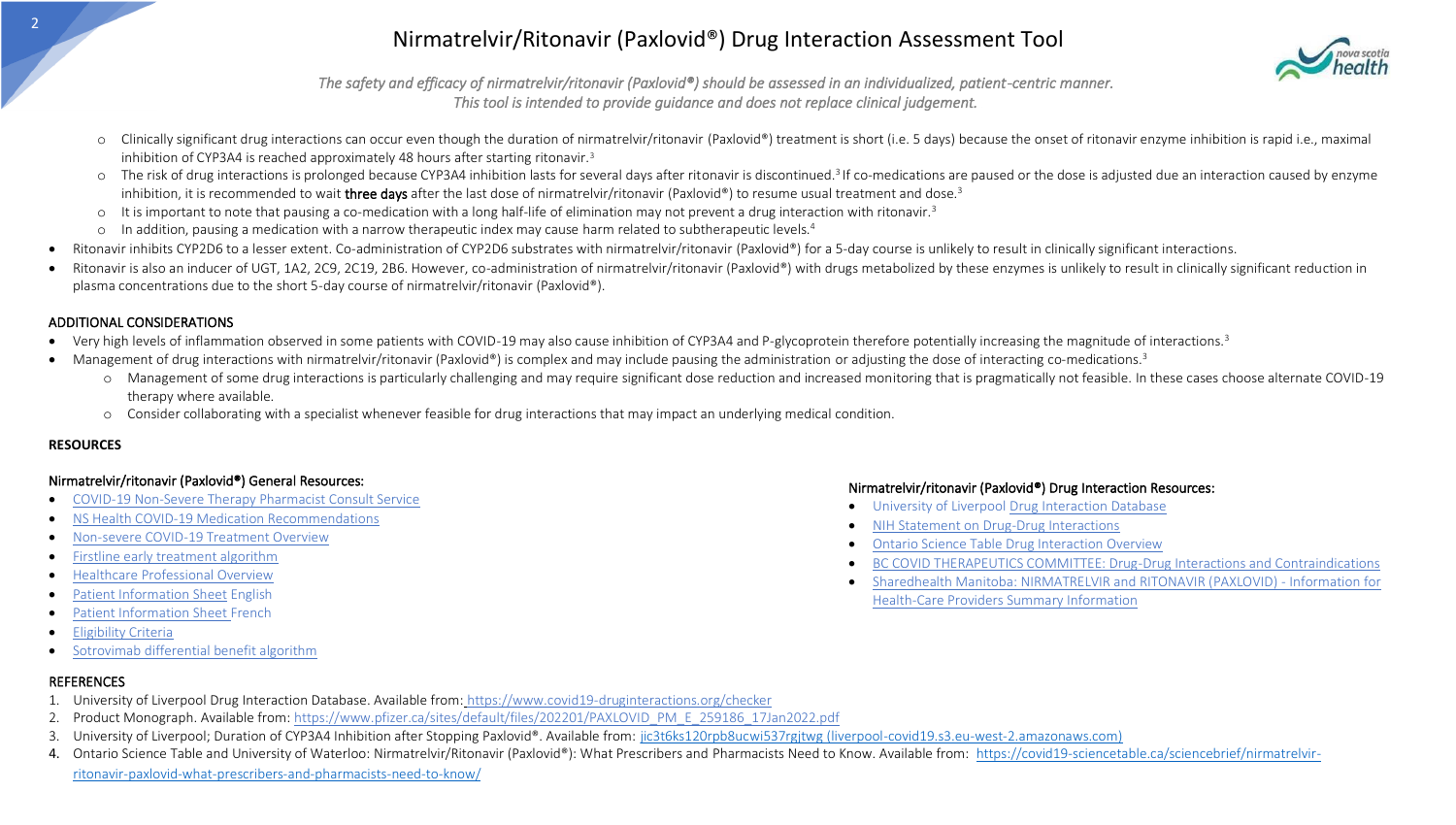

| Severity  | Drug        | <b>Brand Name</b>   | Class                            | Effect on the drug co-administered with<br>nirmatrelvir/ritonavir (Paxlovid®)<br>*unless otherwise specified | Conclusion                                                                                                                                                                                 |
|-----------|-------------|---------------------|----------------------------------|--------------------------------------------------------------------------------------------------------------|--------------------------------------------------------------------------------------------------------------------------------------------------------------------------------------------|
| $\bullet$ | Alfuzosin   | Xatral®             | <b>Blockers</b>                  | Increased exposure.                                                                                          | Hold and resume 3 days after completing nirmatrelvir/ritonavir (Paxlovid®).                                                                                                                |
|           | Tamsulosin  | Flomax®             |                                  | Increased exposure.                                                                                          | Reduce the dose to 0.4 mg/day. Resume usual dose 3 days after completing nirmatrelvir/ritonavir (Paxlovid®).                                                                               |
|           | Silodosin   | Rapaflo®            | Alpha-1                          | Increased exposure.                                                                                          | Co-administer with caution. Monitor for potential adverse reactions.                                                                                                                       |
|           | Ranolazine  | Ranexa®             | Antiarrhythmics/<br>Anti-anginal | Increased exposure.                                                                                          | Do not co-administer, alternate COVID-19 therapy advised.                                                                                                                                  |
|           | Amiodarone  | n/a                 |                                  | Increased exposure.                                                                                          | Do not co-administer, alternate COVID-19 therapy advised.                                                                                                                                  |
| $\bullet$ | Digoxin     | Toloxin®            |                                  | Increased exposure.                                                                                          | If practical, dose reduce by 50% and resume usual dose 3 days after completing nirmatrelvir/ritonavir (Paxlovid®).<br>Otherwise, do not co-administer, alternate COVID-19 therapy advised. |
|           | Dronedarone | Multag <sup>®</sup> |                                  | Increased exposure.                                                                                          | Do not co-administer, alternate COVID-19 therapy advised.                                                                                                                                  |
|           | Flecainide  | Tambocor®           | Antiarrhythmics                  | Increased exposure.                                                                                          | Do not co-administer, alternate COVID-19 therapy advised.                                                                                                                                  |
|           | Propafenone | Rythmol®            |                                  | Increased exposure.                                                                                          | Do not co-administer, alternate COVID-19 therapy advised.                                                                                                                                  |
|           | Dofetilide  | Tikosyn®            |                                  | Increased exposure.                                                                                          | Do not co-administer, alternate COVID-19 therapy advised.                                                                                                                                  |
|           | Quinidine   | $Quin-G^*$          |                                  | Increased exposure.                                                                                          | Do not co-administer, alternate COVID-19 therapy advised.                                                                                                                                  |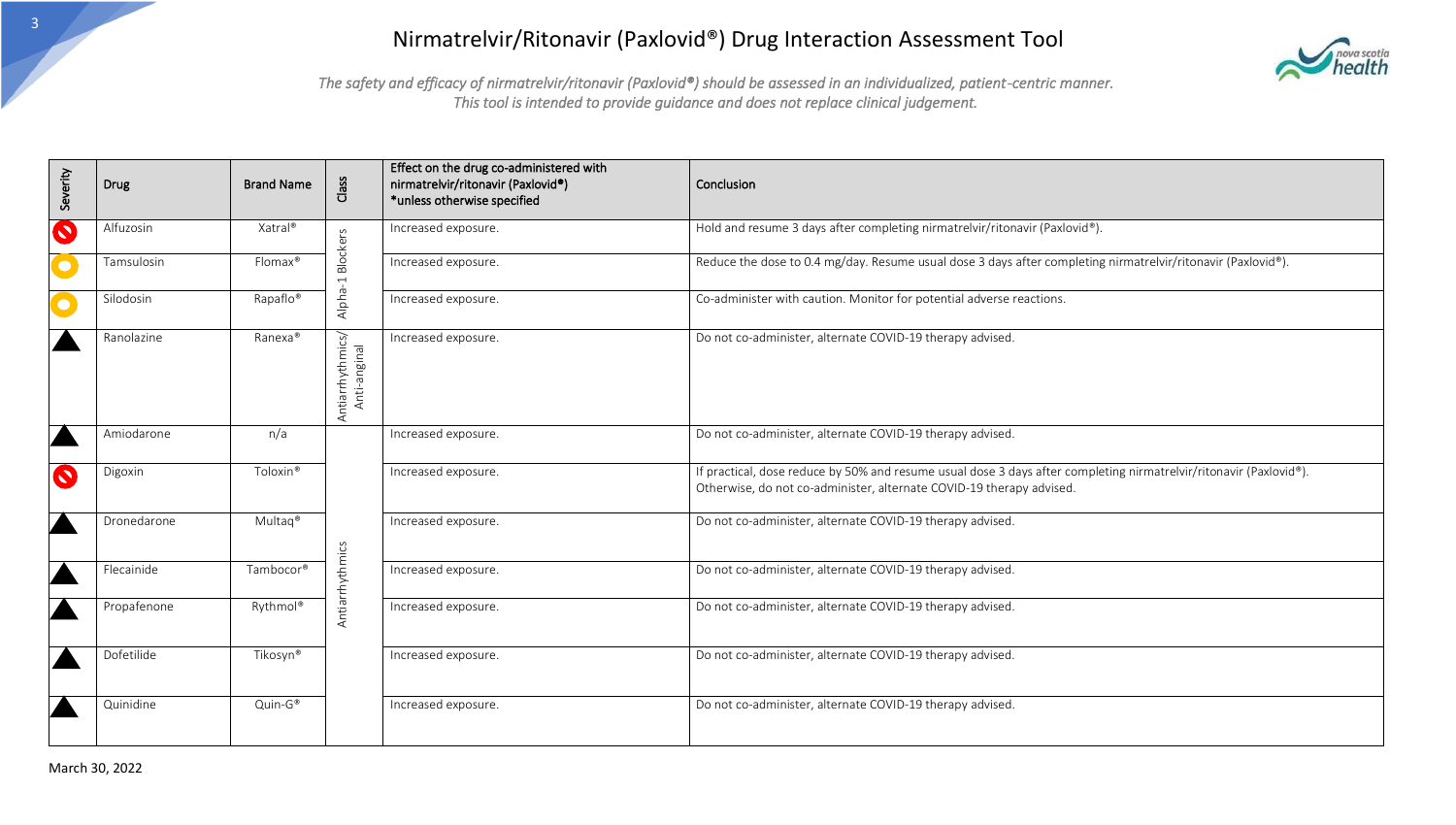

| Severity  | Drug                                                                                                                                                                                                                                                                                                                                 | <b>Brand Name</b>     | Class          | Effect on the drug co-administered with<br>nirmatrelvir/ritonavir (Paxlovid®)<br>*unless otherwise specified | Conclusion                                                                                                                                                                                                                                                                                                                |  |  |  |  |
|-----------|--------------------------------------------------------------------------------------------------------------------------------------------------------------------------------------------------------------------------------------------------------------------------------------------------------------------------------------|-----------------------|----------------|--------------------------------------------------------------------------------------------------------------|---------------------------------------------------------------------------------------------------------------------------------------------------------------------------------------------------------------------------------------------------------------------------------------------------------------------------|--|--|--|--|
|           | Anticoagulants: Thrombosis Canada advises that an individualized, patient-centric approach be taken as there may be several management options (e.g., temporarily stopping the DOAC or considering an alternative to nirmatrel<br>(Paxlovid®) treatment). Consider bleeding and thrombosis risk, and indication for anticoagulation. |                       |                |                                                                                                              |                                                                                                                                                                                                                                                                                                                           |  |  |  |  |
|           | Apixaban*<br>(for recent VTE)                                                                                                                                                                                                                                                                                                        | Eliquis <sup>®</sup>  |                | Increased exposure.                                                                                          | Recent VTE (within 1 month):<br>Do not co-administer, alternate COVID-19 therapy advised.                                                                                                                                                                                                                                 |  |  |  |  |
| $\bullet$ | Apixaban*<br>(for AFib)                                                                                                                                                                                                                                                                                                              |                       |                |                                                                                                              | Atrial Fibrillation: Consider reducing dose of 5 mg po bid to 2.5 mg po bid.                                                                                                                                                                                                                                              |  |  |  |  |
| $\bullet$ | Rivaroxaban*                                                                                                                                                                                                                                                                                                                         | Xarelto <sup>®</sup>  |                | Increased exposure.                                                                                          | If practical, hold or switch to another agent. Resume 3 days after completing nirmatrelvir/ritonavir (Paxlovid®). Otherwise, do<br>not co-administer, alternate COVID-19 therapy advised.                                                                                                                                 |  |  |  |  |
|           | Edoxaban*<br>(For recent VTE)                                                                                                                                                                                                                                                                                                        | Lixiana®              | Anticoagulants | Increased exposure.                                                                                          | Recent VTE (within the last month):<br>Do not co-administer, alternate COVID-19 therapy advised                                                                                                                                                                                                                           |  |  |  |  |
| $\bullet$ | Edoxaban*<br>(For AFib)                                                                                                                                                                                                                                                                                                              |                       |                |                                                                                                              | Atrial fibrillation: Reduce dose of 60 mg to 30 mg. Resume regular dose 3 days after completing nirmatrelvir/ritonavir<br>(Paxlovid®).                                                                                                                                                                                    |  |  |  |  |
| $\bullet$ | Warfarin*                                                                                                                                                                                                                                                                                                                            | Coumadin <sup>®</sup> |                | Decreased exposure.<br>Small potential for increased exposure.                                               | Co-administer with caution for patients on stable dose. Monitor for signs of increased bleeding and bruising. If practical, may<br>increase monitoring.                                                                                                                                                                   |  |  |  |  |
|           | Clopidogrel*<br>(For ACS)                                                                                                                                                                                                                                                                                                            | Plavix®               |                | Decreased exposure.                                                                                          | ACS < 1 month ago or PCI with stents < 3 months ago:<br>Do not co-administer, alternate COVID-19 therapy advised.<br>Non-cardiac indications where loss of anti-platelet activity may result in harm (e.g., stroke, peripheral vascular disease,<br>neurosurgical interventions), specialist consultation is recommended. |  |  |  |  |
| $\bullet$ | Clopidogrel*<br>(For Non-ACS<br>indications)                                                                                                                                                                                                                                                                                         | Plavix®               | Antiplatelets  | Decreased exposure.                                                                                          | Co-administer with caution when used for other conditions.                                                                                                                                                                                                                                                                |  |  |  |  |
| $\bullet$ | Ticagrelor*                                                                                                                                                                                                                                                                                                                          | Brilinta <sup>®</sup> |                | Increased exposure.                                                                                          | Do not co-administer, unless ticagrelor can be safely held.                                                                                                                                                                                                                                                               |  |  |  |  |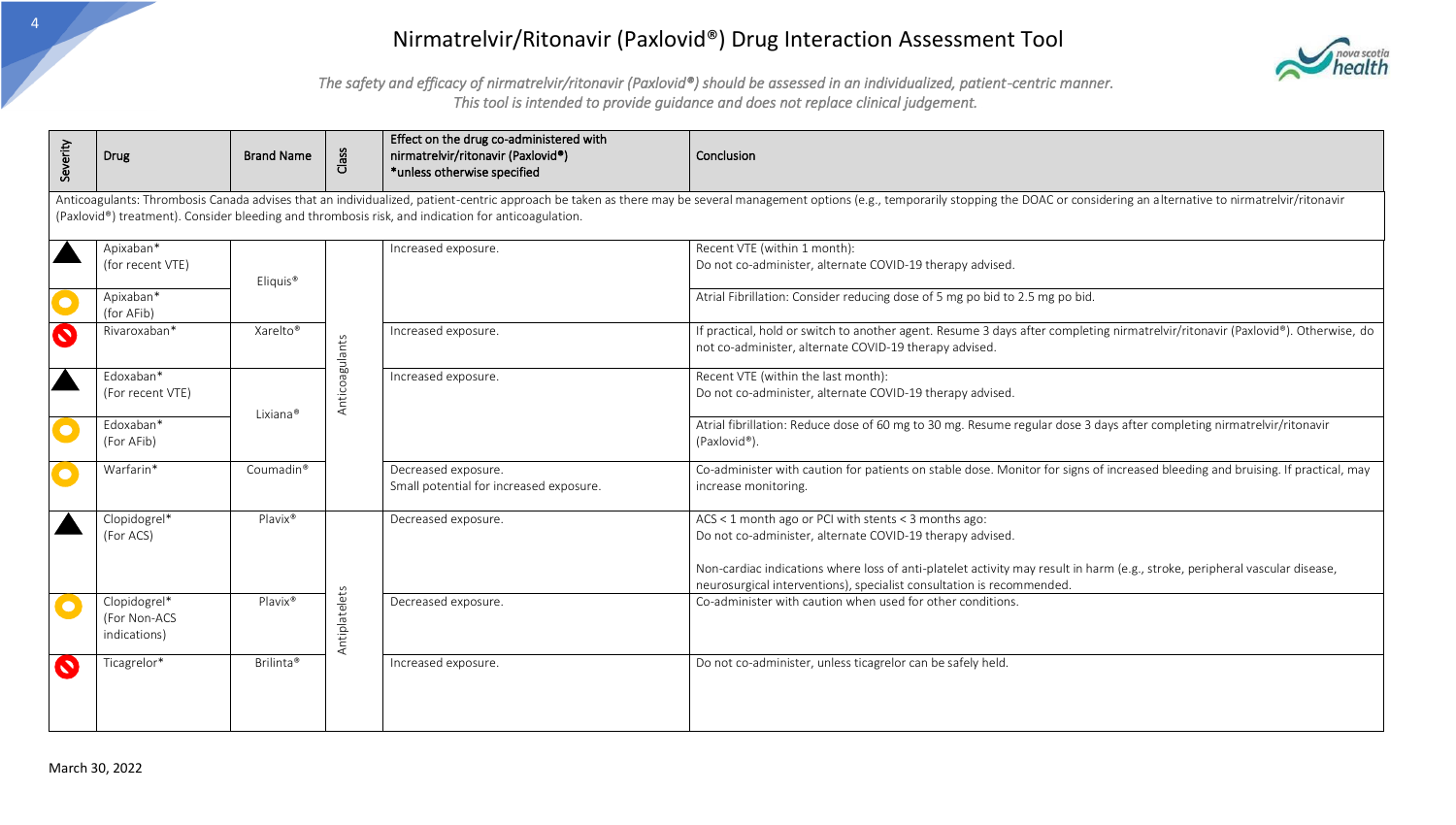

| Severity                | <b>Drug</b>                                                            | <b>Brand Name</b>                                         | Class                    | Effect on the drug co-administered with<br>nirmatrelvir/ritonavir (Paxlovid®)<br>*unless otherwise specified | Conclusion                                                                                                                                                                                                                                       |
|-------------------------|------------------------------------------------------------------------|-----------------------------------------------------------|--------------------------|--------------------------------------------------------------------------------------------------------------|--------------------------------------------------------------------------------------------------------------------------------------------------------------------------------------------------------------------------------------------------|
| $\bullet$               | Statins (Atorvastatin,<br>Lovastatin,<br>Rosuvastatin,<br>Simvastatin) | Lipitor <sup>®</sup> ,<br>Mevacor®,<br>Crestor®<br>Zocor® | Statins                  | Increased exposure.                                                                                          | Hold and resume 3 days after completing nirmatrelvir/ritonavir (Paxlovid®).                                                                                                                                                                      |
| $\bullet$               | Lomitapide                                                             | Juxtapid <sup>®</sup>                                     | Lipid-lowering<br>agents | Increased exposure.                                                                                          | Hold and resume 3 days after completing nirmatrelvir/ritonavir (Paxlovid®).                                                                                                                                                                      |
| $\bullet$               | Colchicine                                                             | Myinfla <sup>®</sup>                                      | Anti-gout                | Increased exposure.                                                                                          | In renal/hepatic impairment: Do not co-administer, alternate COVID-19 therapy advised.<br>In normal renal/hepatic function: Administer with caution. Dose reduction may be required depending on indication.                                     |
| $\overline{\mathbf{C}}$ | Amlodipine                                                             | Norvasc <sup>®</sup>                                      |                          | Increased exposure.                                                                                          | If practical, reduce dose by 50% or hold, monitor blood pressure, resume 3 days after completing nirmatrelvir/ritonavir<br>(Paxlovid®).                                                                                                          |
| $\overline{\mathbf{C}}$ | Felodipine                                                             | Plendil®                                                  |                          | Increased exposure.                                                                                          | If practical, reduce dose by 50% or hold, monitor blood pressure, resume 3 days after completing nirmatrelvir/ritonavir<br>(Paxlovid®).                                                                                                          |
| $\bullet$               | Nifedipine                                                             | Adalat <sup>®</sup>                                       |                          | Increased exposure.                                                                                          | If practical, reduce dose by 50% or hold, monitor BP, resume 3 days after completing nirmatrelvir/ritonavir (Paxlovid®).                                                                                                                         |
| $\bullet$               | Diltiazem                                                              | Cardizem®                                                 | Antihypertensives        | Increased exposure.                                                                                          | Do not co-administer, alternate COVID-19 therapy advised if impractical to hold, switch or dose reduce.<br>If practical, hold, switch or dose reduce by 50% and resume usual dose 3 days after completing nirmatrelvir/ritonavir<br>(Paxlovid®). |
| $\bullet$               | Verapamil                                                              | Isoptin <sup>®</sup>                                      |                          | Increased exposure.                                                                                          | Do not co-administer, alternate COVD-19- therapy advised if impractical to hold, switch or dose reduce.<br>If practical, dose reduce by 50% and resume usual dose 3 days after completing nirmatrelvir/ritonavir (Paxlovid®).                    |
|                         | Timolol                                                                | Blocadren <sup>®</sup>                                    |                          | Increased exposure.                                                                                          | Co-administer.                                                                                                                                                                                                                                   |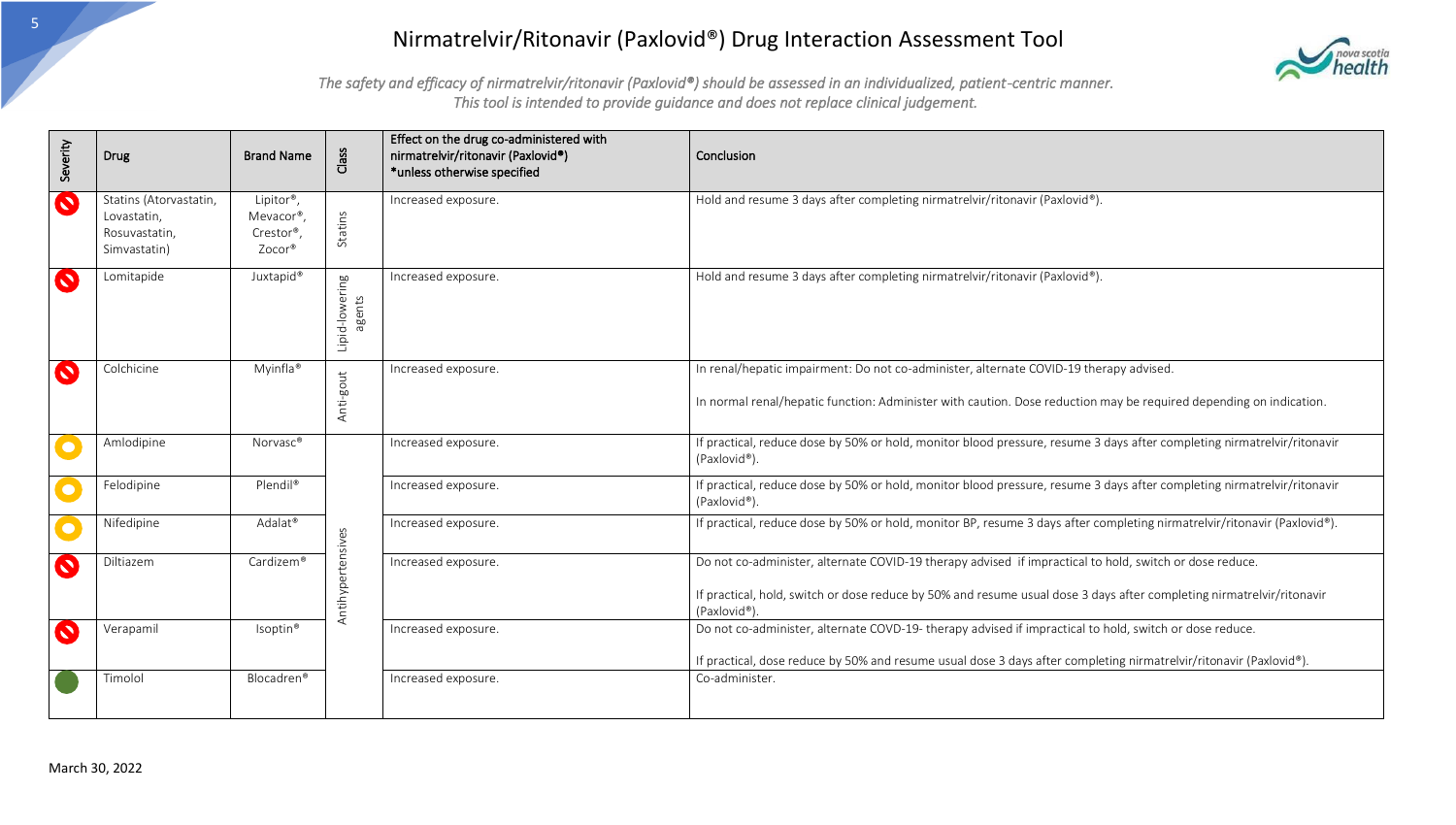

| Severity                | <b>Drug</b>                      | <b>Brand Name</b>      | Class              | Effect on the drug co-administered with<br>nirmatrelvir/ritonavir (Paxlovid®)<br>*unless otherwise specified                                                      | Conclusion                                                                                                                                                              |
|-------------------------|----------------------------------|------------------------|--------------------|-------------------------------------------------------------------------------------------------------------------------------------------------------------------|-------------------------------------------------------------------------------------------------------------------------------------------------------------------------|
|                         | Angiotensin Receptor<br>Blockers | *Multiple<br>products  |                    | Irbesartan (Decreased exposure)<br>Losartan, Valsartan, Sacubitril/Valsartan (Increased<br>exposure)<br>Candesartan, Olmesartan, Telmisartan (No<br>interaction). | Co-administer.                                                                                                                                                          |
|                         | Gliclazide                       | Diamicron <sup>®</sup> |                    | Decreased exposure.                                                                                                                                               | Co-administer.                                                                                                                                                          |
|                         | Glimperide                       | Amaryl®                |                    | Decreased exposure.                                                                                                                                               | Co-administer.                                                                                                                                                          |
|                         | Canagliflozin                    | Invokana®              | Antihyperglycemics | Decreased exposure.                                                                                                                                               | Co-administer.                                                                                                                                                          |
| $\bullet$               | Repaglinide                      | Gluconorm®             |                    | Increased exposure.                                                                                                                                               | Reduce the dose by 50%. Monitor blood glucose. Resume usual dose 3 days after completing nirmatrelvir/ritonavir<br>(Paxlovid®).                                         |
| $\overline{\mathbf{C}}$ | Saxagliptin                      | Onglyza <sup>®</sup>   |                    | Increased exposure.                                                                                                                                               | Reduce the dose to 2.5 mg once daily if clinically appropriate. Monitor blood glucose. Resume usual dose 3 days after<br>completing nirmatrelvir/ritonavir (Paxlovid®). |
|                         | Posaconazole                     | Posanol®               |                    | Increased nirmatrelvir/ritonavir (Paxlovid®) exposure.                                                                                                            | Co-administer.                                                                                                                                                          |
| $\bullet$               | Voriconazole                     | Vfend®                 | Anti-infectives    | Decreased exposure.                                                                                                                                               | Co-administer with caution, may require dose adjustments or increased monitoring.                                                                                       |
| $\overline{\mathbf{C}}$ | Ketoconazole                     | Nizoral <sup>®</sup>   |                    | Increased exposure.                                                                                                                                               | Co-administer with caution, may require dose adjustments or increased monitoring (maximum 200 mg/day).                                                                  |
| $\bullet$               | Itraconazole                     | Sporanox®              |                    | Increased exposure.                                                                                                                                               | Co-administer with caution, may require dose adjustments or increased monitoring (maximum 200 mg/day).                                                                  |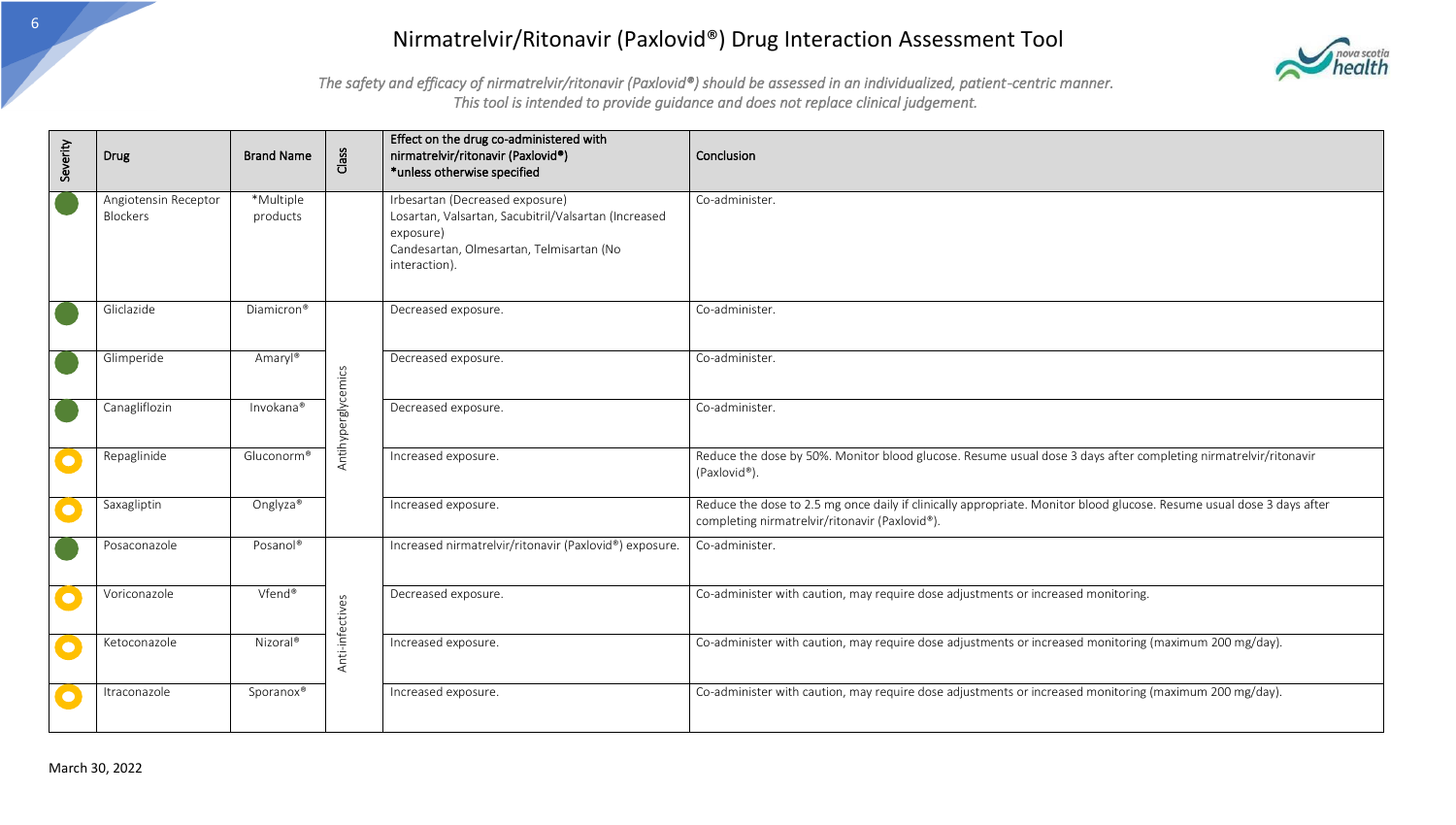

| Severity  | <b>Drug</b>                  | <b>Brand Name</b>                     | Class                                 | Effect on the drug co-administered with<br>nirmatrelvir/ritonavir (Paxlovid®)<br>*unless otherwise specified | Conclusion                                                                                                                                                                              |
|-----------|------------------------------|---------------------------------------|---------------------------------------|--------------------------------------------------------------------------------------------------------------|-----------------------------------------------------------------------------------------------------------------------------------------------------------------------------------------|
|           | Rifampin                     | Rofact <sup>®</sup>                   |                                       | Decreased nirmatrelvir/ritonavir (Paxlovid®)<br>exposure.                                                    | Do not co-administer if use within 14 days. Alternate COVID-19 therapy advised.                                                                                                         |
| $\bullet$ | Rifabutin                    | Mycobutin <sup>®</sup>                |                                       | Increased exposure.                                                                                          | Co-administer with caution, may require dose adjustments or increased monitoring (maximum 150 mg/day). Resume usual<br>dose 3 days after completing nirmatrelvir/ritonavir (Paxlovid®). |
|           | Rifapentine                  | Priftin <sup>®</sup>                  |                                       | Decreased nirmatrelvir/ritonavir (Paxlovid®)<br>exposure.                                                    | Do not co-administer if use within 14 days. Alternate COVID-19 therapy advised.                                                                                                         |
| $\bullet$ | Clarithromycin               | Biaxin <sup>®</sup>                   |                                       | Increased exposure.                                                                                          | Co-administer with caution, may require dose adjustments for decreased renal function.                                                                                                  |
|           | <b>HIV Antiretrovirals</b>   | * Multiple<br>classes and<br>products | Antiretrovirals<br>$\geq$<br>$\equiv$ | Increased exposure.<br>Exception: Decreased exposure with raltegravir.                                       | Co-administer.                                                                                                                                                                          |
|           | Glecaprevir/<br>Pibrentasvir | Maviret <sup>®</sup>                  | HCV<br>DAAs                           | Increased exposure.                                                                                          | Do not co-administer, alternate COVID-19 therapy advised.                                                                                                                               |
|           | Carbamazepine                | Tegretol®                             |                                       | Decreased nirmatrelvir/ritonavir (Paxlovid®)<br>exposure.                                                    | Do not co-administer, alternate COVID-19 therapy advised.                                                                                                                               |
|           | Eslicarbazepine              | Aptiom®                               |                                       | Decreased nirmatrelvir/ritonavir (Paxlovid®)<br>exposure.                                                    | Do not co-administer, alternate COVID-19 therapy advised.                                                                                                                               |
|           | Oxcarbazepine                | Trileptal®                            | Anticonvulsants                       | Decreased nirmatrelvir/ritonavir (Paxlovid®)<br>exposure.                                                    | Do not co-administer, alternate COVID-19 therapy advised.                                                                                                                               |
|           | Phenobarbital                | Phenobarb®                            |                                       | Decreased nirmatrelvir/ritonavir (Paxlovid®)<br>exposure.                                                    | Do not co-administer, alternate COVID-19 therapy advised.                                                                                                                               |
|           | Primidone                    | Mysoline®                             |                                       | Decreased nirmatrelvir/ritonavir (Paxlovid®)<br>exposure.                                                    | Do not co-administer, alternate COVID-19 therapy advised.                                                                                                                               |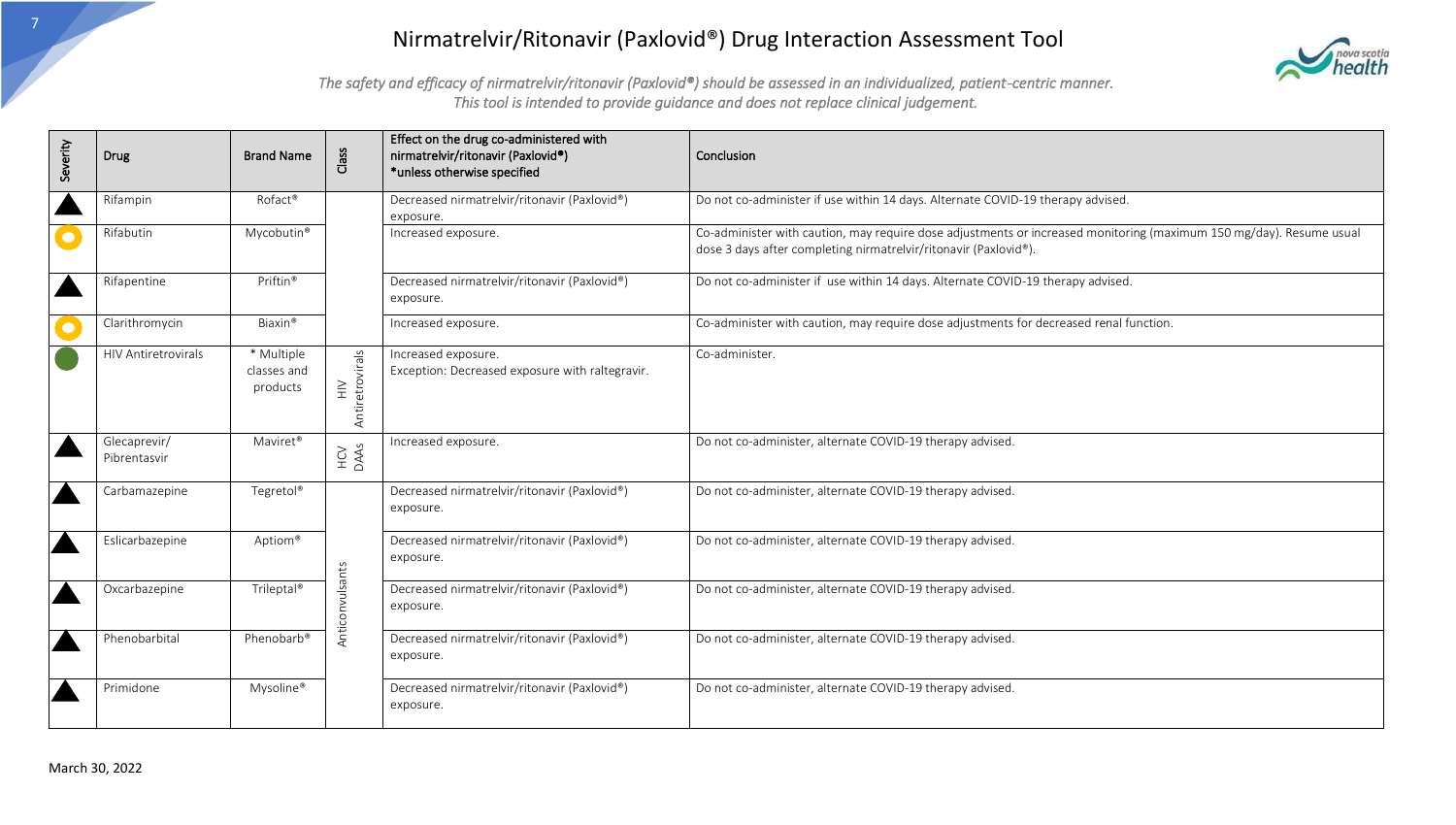

| Severity         | Drug                        | <b>Brand Name</b>                  | Class           | Effect on the drug co-administered with<br>nirmatrelvir/ritonavir (Paxlovid®)<br>*unless otherwise specified | Conclusion                                                                                                                                                                                                                             |
|------------------|-----------------------------|------------------------------------|-----------------|--------------------------------------------------------------------------------------------------------------|----------------------------------------------------------------------------------------------------------------------------------------------------------------------------------------------------------------------------------------|
| $\blacktriangle$ | Phenytoin                   | Dilantin <sup>®</sup>              |                 | Decreased nirmatrelvir/ritonavir (Paxlovid®)<br>exposure.                                                    | Do not co-administer, alternate COVID-19 therapy advised.                                                                                                                                                                              |
| $\bullet$        | Lamotrigine                 | Lamictal®                          |                 | Decreased exposure.                                                                                          | Co-administer with caution. Limited utility of monitoring serum levels; consider if potential risk of decrease in serum levels is<br>clinically important, depending on indication (i.e., seizures, vs. mood stabilizing indications). |
| $\bullet$        | Valproic<br>Acid/Divalproex | Epival <sup>®</sup> /<br>Depakote® |                 | Decreased exposure.                                                                                          | Co-administer with caution. Limited utility of monitoring serum levels; consider if potential risk of decrease in serum levels is<br>clinically important, depending on indication (ie., seizures, vs. mood stabilizing indications).  |
|                  | Amitriptyline               | Elavil <sup>®</sup>                |                 | Increased exposure.                                                                                          | Co-administer.                                                                                                                                                                                                                         |
| $\bullet$        | Clomipramine                | Anafranil®                         |                 | Increased exposure.                                                                                          | Co-administer, caution in patients with multiple risk factors for QTc prolongation.                                                                                                                                                    |
|                  | Fluoxetine                  | Prozac®                            |                 | Increased exposure.                                                                                          | Co-administer.                                                                                                                                                                                                                         |
|                  | Fluvoxamine                 | Luvox®                             |                 | Increased exposure.                                                                                          | Co-administer.                                                                                                                                                                                                                         |
|                  | Imipramine                  | Tofranil®                          | Antidepressants | Increased exposure.                                                                                          | Co-administer.                                                                                                                                                                                                                         |
|                  | Nortriptyline               | Aventyl®                           |                 | Increased exposure.                                                                                          | Co-administer.                                                                                                                                                                                                                         |
|                  | Paroxetine                  | Paxil®                             |                 | Increased OR<br>decreased exposure.                                                                          | Co-administer.                                                                                                                                                                                                                         |
|                  | Sertraline                  | Zoloft®                            |                 | Increased OR<br>decreased exposure.                                                                          | Co-administer.                                                                                                                                                                                                                         |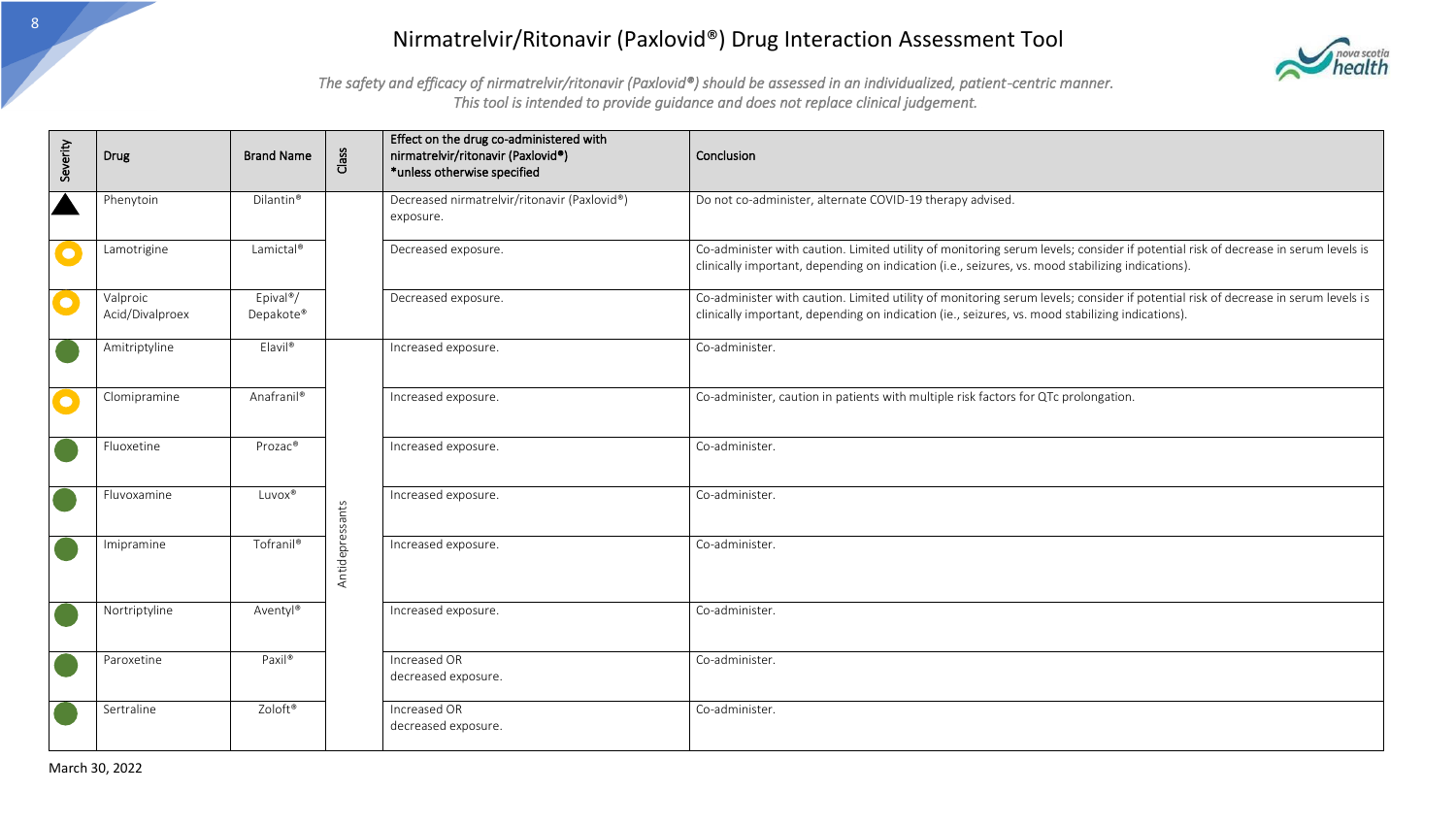

| Severity  | Drug            | <b>Brand Name</b>      | Class | Effect on the drug co-administered with<br>nirmatrelvir/ritonavir (Paxlovid®)<br>*unless otherwise specified | Conclusion                                                                                                              |
|-----------|-----------------|------------------------|-------|--------------------------------------------------------------------------------------------------------------|-------------------------------------------------------------------------------------------------------------------------|
|           | Trimipramine    | Surmontil®             |       | Increased exposure.                                                                                          | Co-administer.                                                                                                          |
|           | Venlafaxine     | Effexor®               |       | Increased exposure.                                                                                          | Co-administer.                                                                                                          |
| $\bullet$ | Mirtazapine     | Remeron <sup>®</sup>   |       | Increased exposure.                                                                                          | Reduce the dose to 15 mg/day. Resume regular dose 3 days after completing nirmatrelvir/ritonavir (Paxlovid®).           |
|           | Desipramine     | Norpramin <sup>®</sup> |       | Increased exposure.                                                                                          | Co-administer.                                                                                                          |
| $\bullet$ | Trazodone       | Desyrel <sup>®</sup>   |       | Increased exposure.                                                                                          | Reduce the dose by 50% if > 150 mg/day. Resume regular dose 3 days after completing nirmatrelvir/ritonavir (Paxlovid®). |
|           | Bupropion       | Welbutrin®,<br>Zyban®  |       | Decreased exposure.                                                                                          | Co-administer.                                                                                                          |
|           | Vortioxetine    | Trintellix®            |       | Increased exposure.                                                                                          | Co-administer.                                                                                                          |
|           | Citalopram      | Celexa <sup>®</sup>    |       | Increased exposure.                                                                                          | Co-administer.                                                                                                          |
|           | Doxepin         | Sinequan®              |       | Increased exposure.                                                                                          | Co-administer.                                                                                                          |
|           | Duloxetine      | Cymbalta®              |       | Increased OR<br>decreased exposure.                                                                          | Co-administer.                                                                                                          |
|           | Escitalopram    | Cipralex <sup>®</sup>  |       | Increased exposure.                                                                                          | Co-administer.                                                                                                          |
| $\bullet$ | Levomilnacipran | Fetzima <sup>®</sup>   |       | Increased exposure.                                                                                          | Co-administer with caution. Do not exceed 80 mg/day. Monitor for potential adverse reactions.                           |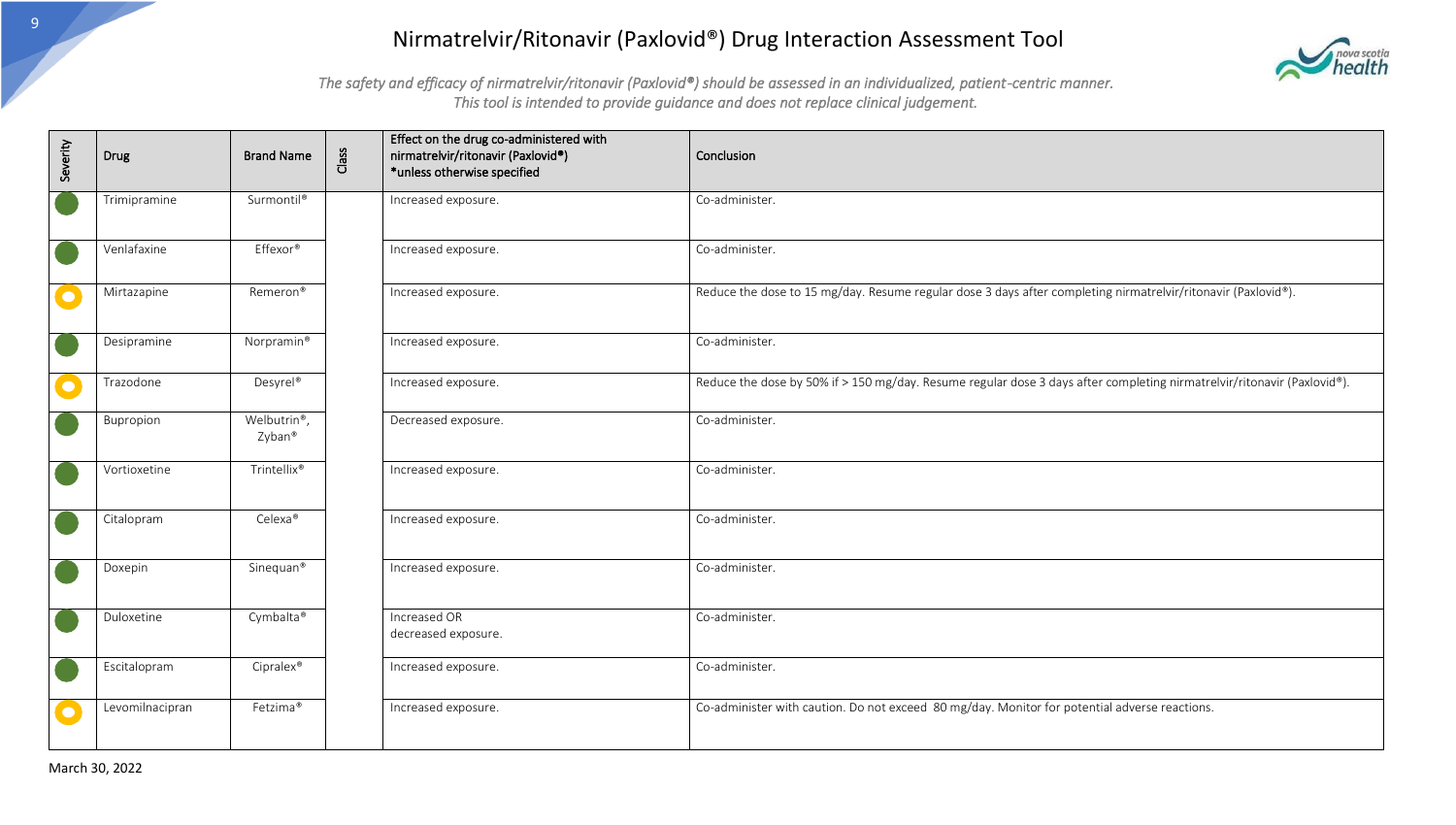

| Severity  | Drug         | <b>Brand Name</b>                                                           | Class          | Effect on the drug co-administered with<br>nirmatrelvir/ritonavir (Paxlovid®)<br>*unless otherwise specified | Conclusion                                                                                                                                                                                                                                                                                                                                              |
|-----------|--------------|-----------------------------------------------------------------------------|----------------|--------------------------------------------------------------------------------------------------------------|---------------------------------------------------------------------------------------------------------------------------------------------------------------------------------------------------------------------------------------------------------------------------------------------------------------------------------------------------------|
|           | Vilazodone   | Vibryd®                                                                     |                | Increased exposure.                                                                                          | Co-administer with caution. Do not exceed 20 mg/day. Monitor for potential adverse reactions.                                                                                                                                                                                                                                                           |
|           | Lurasidone   | Latuda <sup>®</sup>                                                         |                | Increased exposure.                                                                                          | Do not co-administer, alternate COVID-19 therapy advised.                                                                                                                                                                                                                                                                                               |
|           | Clozapine    | Clozaril <sup>®</sup>                                                       |                | Increased exposure.                                                                                          | Do not co-administer, alternate COVID-19 therapy advised.                                                                                                                                                                                                                                                                                               |
|           | Pimozide     | $Orap^*$                                                                    |                | Increased exposure.                                                                                          | Do not co-administer, alternate COVID-19 therapy advised.                                                                                                                                                                                                                                                                                               |
| $\bullet$ | Quetiapine   | Seroquel®                                                                   |                | Increased exposure.                                                                                          | If used for sleep hold and resume regular dosing 3 days after completing nirmatrelvir/ritonavir (Paxlovid®).<br>If used as an antipsychotic at lower doses, consider reducing the dose and resume regular dosing 3 days after completing<br>nirmatrelvir/ritonavir (Paxlovid®).<br>Otherwise, do not co-administer, alternate COVID-19 therapy advised. |
| $\bullet$ | Risperidone  | Risperdal <sup>®</sup> /<br>Risperidal<br>Consta®                           | Antipsychotics | Increased exposure.                                                                                          | Oral: If practical, consider reducing dose by 25-50% and monitor for confusion, extrapyramidal symptoms and sedation.<br>Resume usual dose 3 days after completing Nirmatrelvir/ritonavir (Paxlovid®).<br>If impractical or with long acting injection - do not co-administer, alternate COVID-19 therapy advised.                                      |
| $\bullet$ | Aripiprazole | Abilify <sup>®</sup> /<br>Abilify<br>Maintenna®                             |                | Increased exposure.                                                                                          | Oral: If practical, consider reducing dose by 25-50% and monitor for confusion, extrapyramidal symptoms and sedation.<br>Resume usual dose 3 days after completing nirmatrelvir/ritonavir (Paxlovid®).<br>If impractical- do not co-administer, alternate COVID-19 therapy advised.                                                                     |
| $\bullet$ | Ziprasidone  | Zeldox®                                                                     |                | Increased exposure.                                                                                          | Co-administer with caution, monitor for dizziness, extrapyramidal symptoms, and sedation.                                                                                                                                                                                                                                                               |
| $\bullet$ | Paliperidone | Invega <sup>®</sup> /<br>Invega<br>Systena <sup>®</sup> /<br>Invega Trinza® |                | Increased exposure.                                                                                          | Co-administer with caution, monitor for dizziness, extrapyramidal symptoms, and sedation.                                                                                                                                                                                                                                                               |
| $\bullet$ | Haloperidol  | Haldol®                                                                     |                | Increased exposure.                                                                                          | Co-administer with caution, monitor for dizziness, extrapyramidal symptoms and sedation.                                                                                                                                                                                                                                                                |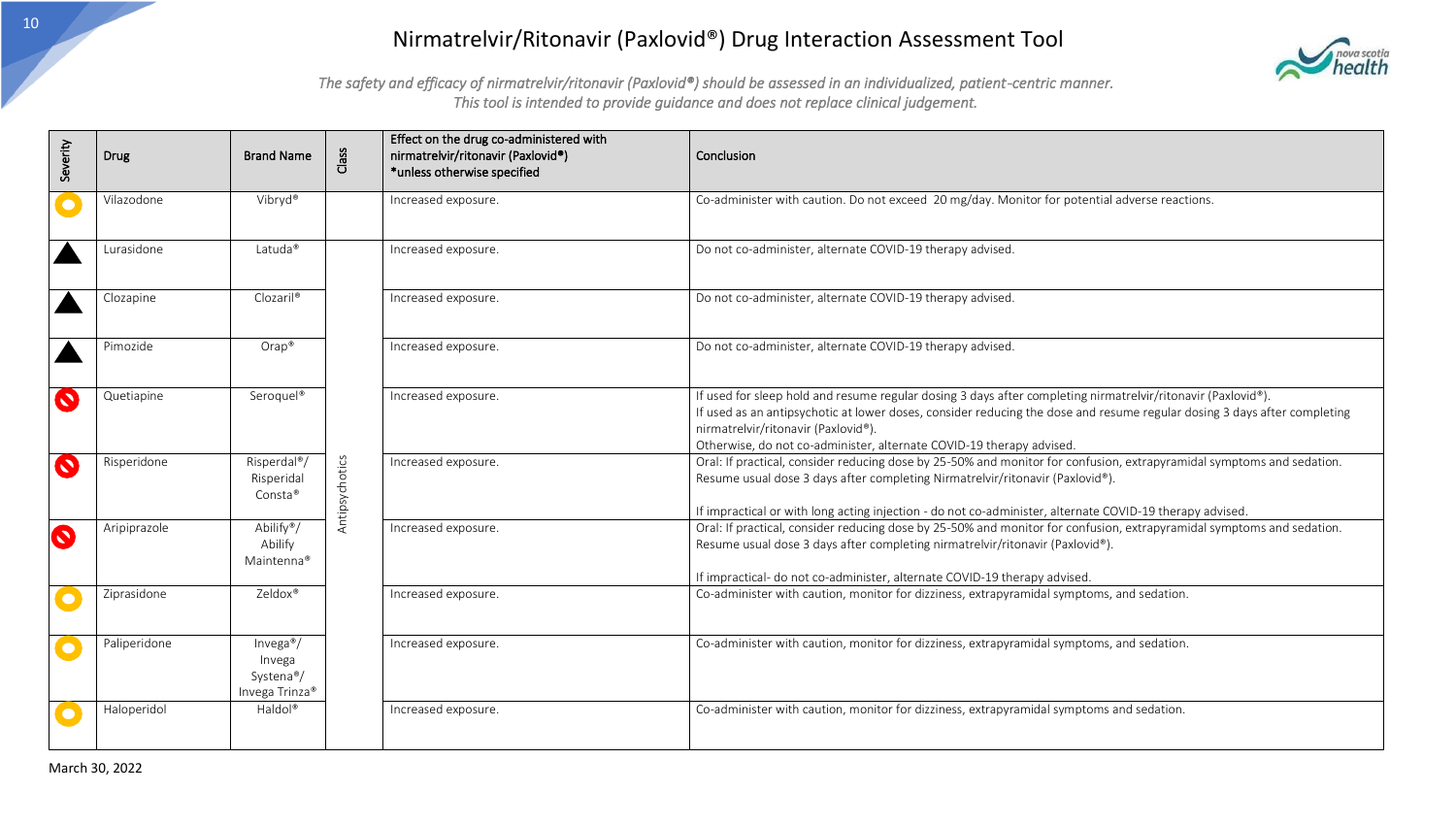

| Severity  | <b>Drug</b> | <b>Brand Name</b>     | Class           | Effect on the drug co-administered with<br>nirmatrelvir/ritonavir (Paxlovid®)<br>*unless otherwise specified       | Conclusion                                                                                                                                                                       |
|-----------|-------------|-----------------------|-----------------|--------------------------------------------------------------------------------------------------------------------|----------------------------------------------------------------------------------------------------------------------------------------------------------------------------------|
| $\bullet$ | Clonazepam  | Rivotril®             |                 | Increased exposure.                                                                                                | Co-administer if practical to modify/hold clonazepam:                                                                                                                            |
|           |             |                       |                 |                                                                                                                    | Hold and restart 3 days after completing nirmatrelvir/ritonavir (Paxlovid®).                                                                                                     |
|           |             |                       |                 |                                                                                                                    | Reduce dose by 25-50% and monitor for sedative effects or withdrawal effects. Resume usual dose 3 days after completing                                                          |
|           |             |                       |                 |                                                                                                                    | nirmatrelvir/ritonavir (Paxlovid®).                                                                                                                                              |
|           |             |                       |                 |                                                                                                                    | Change therapy to lorazepam, oxazepam or temazepam. Resume clonazepam 3 days after completing nirmatrelvir/ritonavir<br>(Paxlovid®).                                             |
| $\bullet$ | Diazepam    | Valium®               |                 | Increased OR<br>decreased exposure.                                                                                | Co-administer if practical to hold/modify diazepam therapy:                                                                                                                      |
|           |             |                       |                 |                                                                                                                    | Hold and restart 3 days after completing nirmatrelvir/ritonavir (Paxlovid®).                                                                                                     |
|           |             |                       |                 |                                                                                                                    | Reduce dose by 25-50% and monitor for sedative effects or withdrawal effects. Resume usual dose 3 days after completing                                                          |
|           |             |                       | ative:          |                                                                                                                    | nirmatrelvir/ritonavir (Paxlovid®).                                                                                                                                              |
|           |             |                       | <i>I</i><br>Sed | Change therapy to lorazepam, oxazepam or temazepam. Resume diazepam 3 days after completing nirmatrelvir/ritonavir |                                                                                                                                                                                  |
|           |             |                       | ৯               |                                                                                                                    | (Paxlovid®).                                                                                                                                                                     |
| Q         | Midazolam   | Versed®               |                 | Increased exposure.                                                                                                | Oral: Do not co-administer, alternate COVID-19 therapy advised.                                                                                                                  |
|           |             |                       | Benzodiazepine  |                                                                                                                    | Parenteral: Consider dose reduction and monitor for increased and prolonged sedation. Typical dose can be resumed 3 days<br>after completing nirmatrelvir/ritonavir (Paxlovid®). |
| Q         | Flurazepam  | Dalmane®              |                 | Increased exposure.                                                                                                | Co-administer if practical to hold/modify flurazepam therapy:                                                                                                                    |
|           |             |                       |                 |                                                                                                                    | Hold and restart 3 days after completing nirmatrelvir/ritonavir (Paxlovid®).                                                                                                     |
|           |             |                       |                 |                                                                                                                    | Reduce dose by 25-50% and monitor for sedative effects or withdrawal effects. Resume usual dose 3 days after completing                                                          |
|           |             |                       |                 |                                                                                                                    | nirmatrelvir/ritonavir (Paxlovid®).                                                                                                                                              |
|           |             |                       |                 |                                                                                                                    | Change therapy to lorazepam, oxazepam or temazepam. Resume flurazepam 3 days after completing nirmatrelvir/ritonavir<br>(Paxlovid®).                                             |
| $\bullet$ | Clorazepate | Tranxene <sup>®</sup> |                 | Increased exposure.                                                                                                | Co-administer if practical to hold/modify clorazepate therapy:                                                                                                                   |
|           |             |                       |                 |                                                                                                                    | Hold and restart 3 days after completing nirmatrelvir/ritonavir (Paxlovid®).                                                                                                     |
|           |             |                       |                 |                                                                                                                    | Reduce dose by 25-50% and monitor for sedative effects or withdrawal effects. Resume usual dose 3 days after completing                                                          |
|           |             |                       |                 |                                                                                                                    | nirmatrelvir/ritonavir (Paxlovid®).                                                                                                                                              |
|           |             |                       |                 |                                                                                                                    | Change therapy to lorazepam, oxazepam or temazepam. Resume clorazepate 3 days after completing nirmatrelvir/ritonavir                                                            |
|           |             |                       |                 |                                                                                                                    | (Paxlovid®).                                                                                                                                                                     |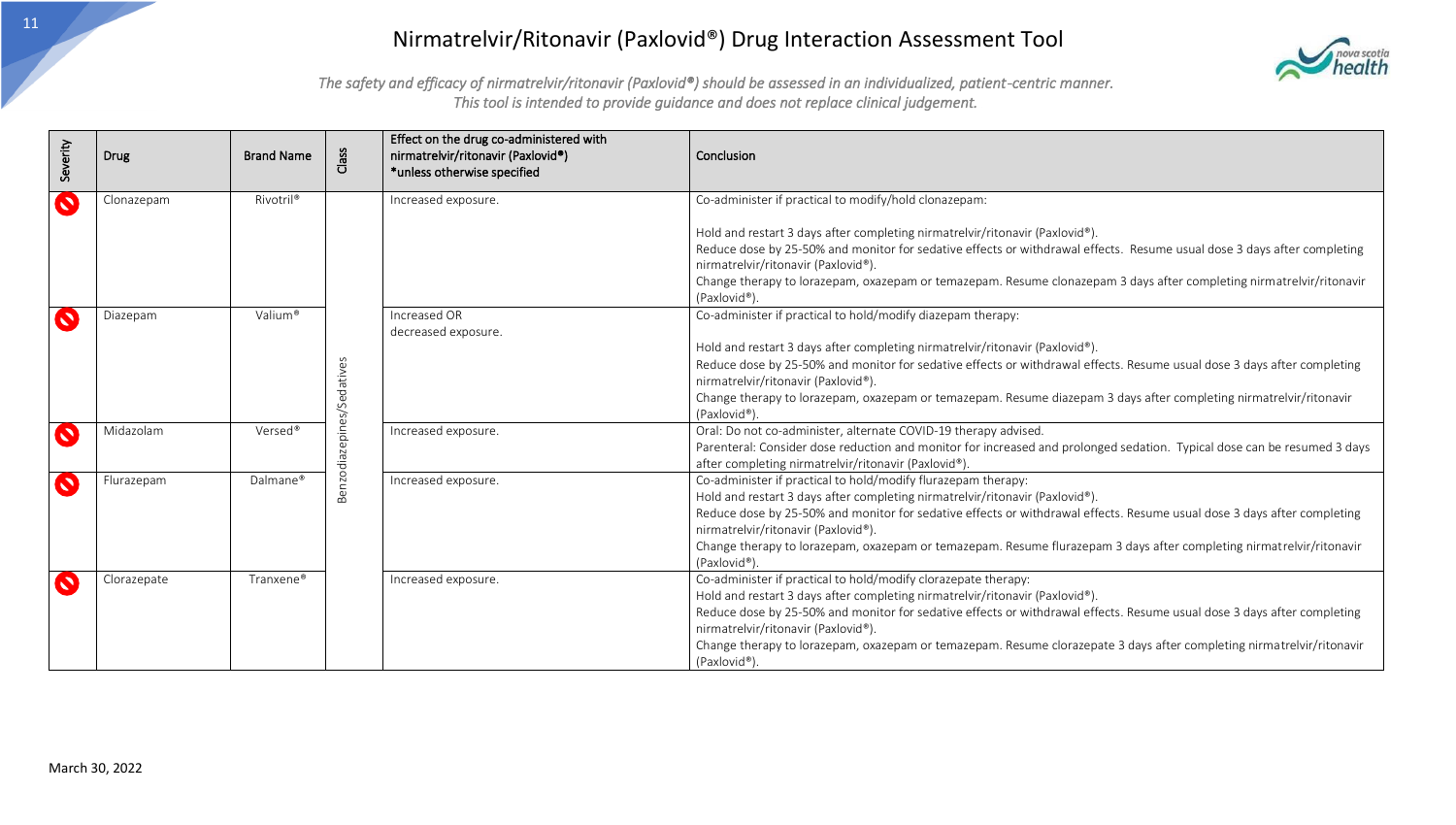

| Severity  | Drug        | <b>Brand Name</b>    | Class | Effect on the drug co-administered with<br>nirmatrelvir/ritonavir (Paxlovid®)<br>*unless otherwise specified | Conclusion                                                                                                                                                                                                                                                                                                                                                                                        |
|-----------|-------------|----------------------|-------|--------------------------------------------------------------------------------------------------------------|---------------------------------------------------------------------------------------------------------------------------------------------------------------------------------------------------------------------------------------------------------------------------------------------------------------------------------------------------------------------------------------------------|
| $\bullet$ | Triazolam   | Halcion <sup>®</sup> |       | Increased exposure.                                                                                          | Co-administer if practical to hold/modify triazolam therapy:                                                                                                                                                                                                                                                                                                                                      |
|           |             |                      |       |                                                                                                              | Hold and restart 3 days after completing nirmatrelvir/ritonavir (Paxlovid®).<br>Reduce dose by 25-50% and monitor for sedative effects or withdrawal effects. Resume usual dose 3 days after completing<br>nirmatrelvir/ritonavir (Paxlovid®).<br>Change therapy to lorazepam, oxazepam or temazepam. Resume triazolam 3 days after completing nirmatrelvir/ritonavir                             |
| $\bullet$ | Alprazolam  | Xanax®               |       | Increased exposure.                                                                                          | (Paxlovid®).<br>Co-administer if practical to hold/modify alprazolam therapy:<br>Hold and restart 3 days after completing nirmatrelvir/ritonavir (Paxlovid®).<br>Reduce dose by 25-50% and monitor for sedative effects or withdrawal effects. Resume usual dose 3 days after completing<br>nirmatrelvir/ritonavir (Paxlovid®).<br>Change therapy to lorazepam, oxazepam or temazepam for 8 days. |
| $\bullet$ | Buspirone   | Buspar <sup>®</sup>  |       | Increased exposure.                                                                                          | Co-administer if practical to hold/modify buspirone therapy:<br>Hold and restart 3 days after completing nirmatrelvir/ritonavir (Paxlovid®).<br>-For patients taking 10-20 mg daily, reduce dose to 2.5 mg once to twice daily and monitor for sedative effects. Resume usual<br>dose 3 days after completing nirmatrelvir/ritonavir (Paxlovid®).                                                 |
| $\bullet$ | Zolpidem    | Sublinox®            |       | Increased exposure.                                                                                          | Co-administer if practical to hold/modify zolpidem therapy:<br>Hold and restart 3 days after completing nirmatrelvir/ritonavir (Paxlovid®).<br>Reduce dose by 50% and resume usual dose 3 days after completing nirmatrelvir/ritonavir (Paxlovid®).                                                                                                                                               |
| $\bullet$ | Eszopiclone | Lunesta <sup>®</sup> |       | Increased exposure.                                                                                          | Reduce the dose to 2 mg/day. Resume usual dose 3 days after completing nirmatrelvir/ritonavir (Paxlovid®).                                                                                                                                                                                                                                                                                        |
| $\bullet$ | Zopiclone   | $Imovane^*$          |       | Increased exposure.                                                                                          | Co-administer if practical to hold/modify zopiclone therapy:<br>Hold and restart 3 days after completing nirmatrelvir/ritonavir (Paxlovid®).<br>Reduce dose by 50% and resume usual dose 3 days after completing nirmatrelvir/ritonavir (Paxlovid®).                                                                                                                                              |
| $\bullet$ | Clobazam    | Frisium <sup>®</sup> |       | Increased OR<br>decreased exposure.                                                                          | Co-administer with caution, consider dose reduction and monitor for adverse effects.                                                                                                                                                                                                                                                                                                              |
|           | Hydroxyzine | Atarax <sup>®</sup>  |       | Increased exposure.                                                                                          | Co-administer with caution, consider dose reduction if patient is taking higher doses. Monitor for adverse effects.                                                                                                                                                                                                                                                                               |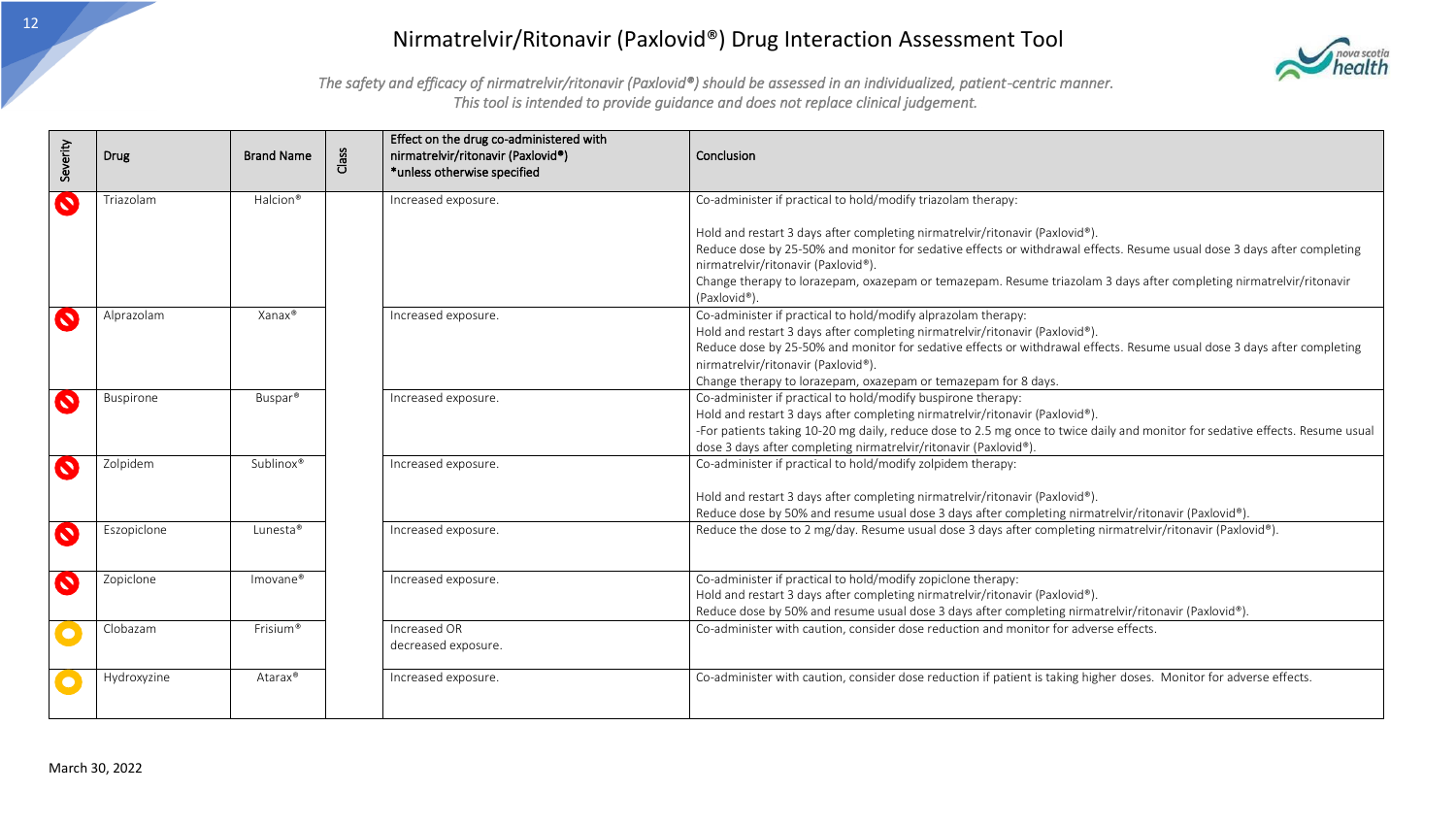

| Severity  | Drug                                                                   | <b>Brand Name</b>                                            | Class                      | Effect on the drug co-administered with<br>nirmatrelvir/ritonavir (Paxlovid®)<br>*unless otherwise specified | Conclusion                                                                                                                                |
|-----------|------------------------------------------------------------------------|--------------------------------------------------------------|----------------------------|--------------------------------------------------------------------------------------------------------------|-------------------------------------------------------------------------------------------------------------------------------------------|
|           | Bromazepam                                                             | Lectopam®                                                    |                            | Increased exposure.                                                                                          | Co-administer.                                                                                                                            |
|           | Lorazepam                                                              | Ativan <sup>®</sup>                                          |                            | No change.                                                                                                   | Co-administer.                                                                                                                            |
|           | Oxazepam                                                               | Serax®                                                       |                            | No change.                                                                                                   | Co-administer.                                                                                                                            |
|           | Temazepam                                                              | Restoril®                                                    |                            | No change.                                                                                                   | Co-administer.                                                                                                                            |
|           | Mycophenolate                                                          | Cellcept®                                                    |                            | Increased exposure.                                                                                          | Co-administer.                                                                                                                            |
|           | Calcineurin Inhibitors<br>(Cyclosporin,<br>Tacrolimus)                 | Neoral <sup>®</sup> ,<br>Prograf <sup>®</sup> ,<br>Advograf® | Antirejection agents       | Increased exposure.                                                                                          | Do not co-administer, alternate COVID-19 therapy advised.                                                                                 |
|           | mTOR Inhibitors<br>(Everolimus,<br>Sirolimus)                          | Afinitor®,<br>Rapamune®                                      |                            | Increased exposure.                                                                                          | Do not co-administer, alternate COVID-19 therapy advised.                                                                                 |
| $\bullet$ | Domperidone                                                            | Motilium®                                                    |                            | Increased exposure.                                                                                          | Hold and resume 3 days after completing nirmatrelvir/ritonavir (Paxlovid®). If practical, consider assessing risk of QTc<br>prolongation. |
| $\bullet$ | Cisapride                                                              | Prepulsid®                                                   | Gastrointestinal<br>Agents | Increased exposure.                                                                                          | Hold and resume 3 days after completing nirmatrelvir/ritonavir (Paxlovid®). If practical, consider assessing risk of QTc<br>prolongation. |
|           | Ergot derivatives<br>(Dihydroergotamine,<br>Ergonovine,<br>Ergotamine) | *multiple<br>products                                        | derivatives<br>Ergot       | Increased exposure.                                                                                          | Do not co-administer. Consider alternative agents for migraine therapy.                                                                   |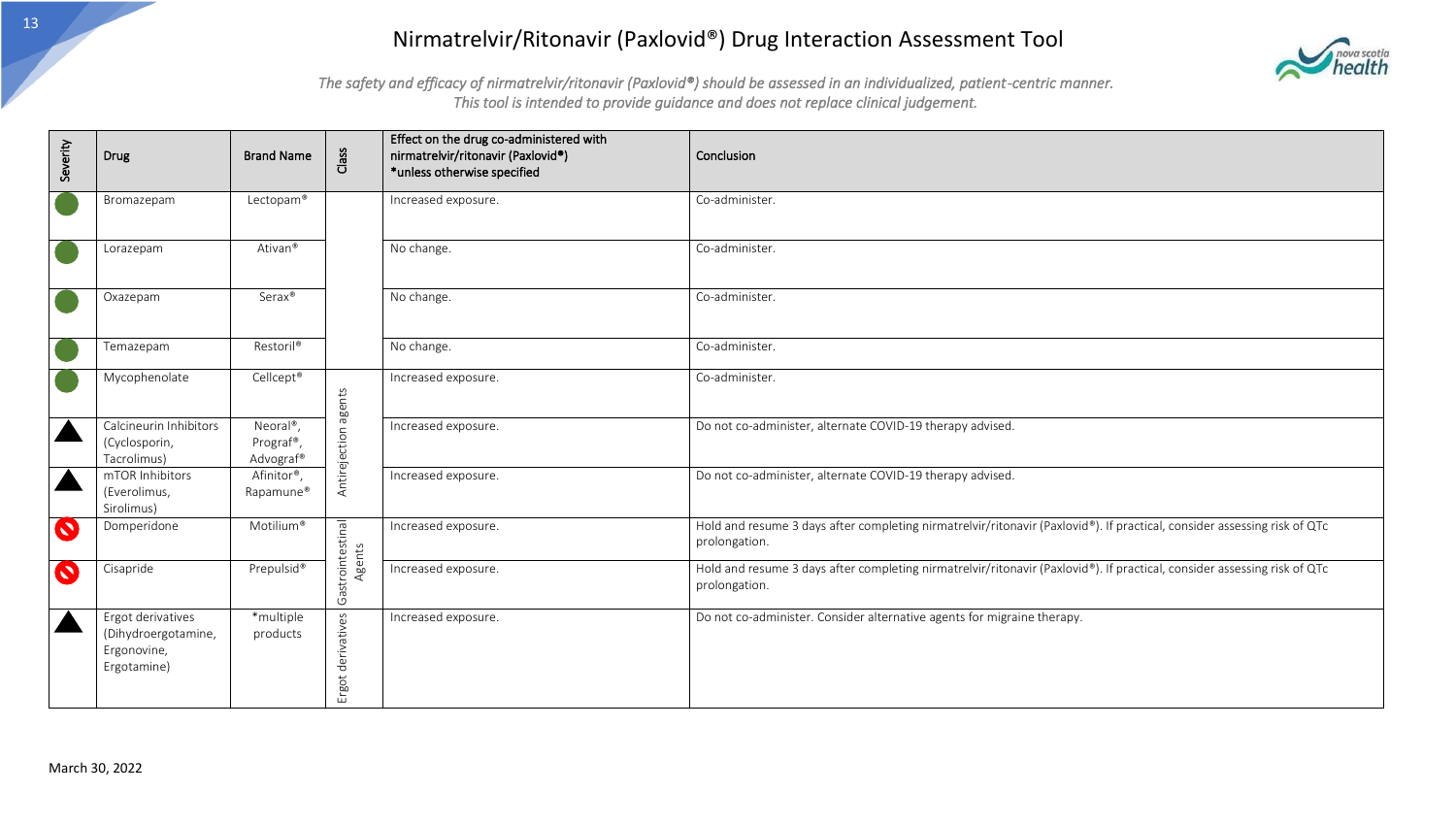

| Severity  | Drug                                                                            | <b>Brand Name</b>      | Class    | Effect on the drug co-administered with<br>nirmatrelvir/ritonavir (Paxlovid®)<br>*unless otherwise specified | Conclusion                                                                                                                                                            |
|-----------|---------------------------------------------------------------------------------|------------------------|----------|--------------------------------------------------------------------------------------------------------------|-----------------------------------------------------------------------------------------------------------------------------------------------------------------------|
|           | Elagolix                                                                        | Orlissa®               | agents   | Increased exposure.<br>Possible decreased nirmatrelvir/ritonavir (Paxlovid®)<br>exposure.                    | Co-administer.                                                                                                                                                        |
| $\bullet$ | Combined oral<br>contraceptives (esp.<br>those containing<br>Ethinyl Estradiol) | *Multiple<br>products  | Hormonal | Decreased exposure.                                                                                          | Co-administer. Use an effective alternative contraceptive method during treatment and until one menstrual cycle after<br>stopping nirmatrelvir/ritonavir (Paxlovid®). |
| $\bullet$ | Abemaciclib                                                                     | Verzenio <sup>®</sup>  |          | Increased exposure.                                                                                          | Consult specialist.<br>Hold if appropriate. Resume 3 days after completing nirmatrelvir/ritonavir (Paxlovid®).                                                        |
|           | Apalutamide                                                                     | Erleada®               |          | Increased exposure.                                                                                          | Do not co-administer, alternate COVID-19 therapy advised.                                                                                                             |
| $\bullet$ | Dasatinib                                                                       | Sprycel®               |          | Increased exposure.                                                                                          | Consult specialist.<br>Hold if appropriate. Resume 3 days after completing nirmatrelvir/ritonavir (Paxlovid®).                                                        |
| $\bullet$ | Encorafenib                                                                     | <b>Braftovi®</b>       | agents   | Increased exposure.                                                                                          | Consult specialist.<br>Hold if appropriate. Resume 3 days after completing nirmatrelvir/ritonavir (Paxlovid®).                                                        |
| $\bullet$ | Ibrutinib                                                                       | Imbruvica <sup>®</sup> | Oncology | Increased exposure.                                                                                          | Consult specialist.<br>Hold if appropriate. Resume 3 days after completing nirmatrelvir/ritonavir (Paxlovid®).                                                        |
|           | Neratinib                                                                       | Nerlynx®               |          | Increased exposure.                                                                                          | Do not co-administer, alternate COVID-19 therapy advised.                                                                                                             |
| $\bullet$ | Nilotinib                                                                       | Tasigna <sup>®</sup>   |          | Increased exposure.                                                                                          | Consult specialist.<br>Hold if appropriate. Resume 3 days after completing nirmatrelvir/ritonavir (Paxlovid®).                                                        |
|           | Venetoclax                                                                      | Venclexta®             |          | Increased exposure.                                                                                          | Do not co-administer, alternate COVID-19 therapy advised.                                                                                                             |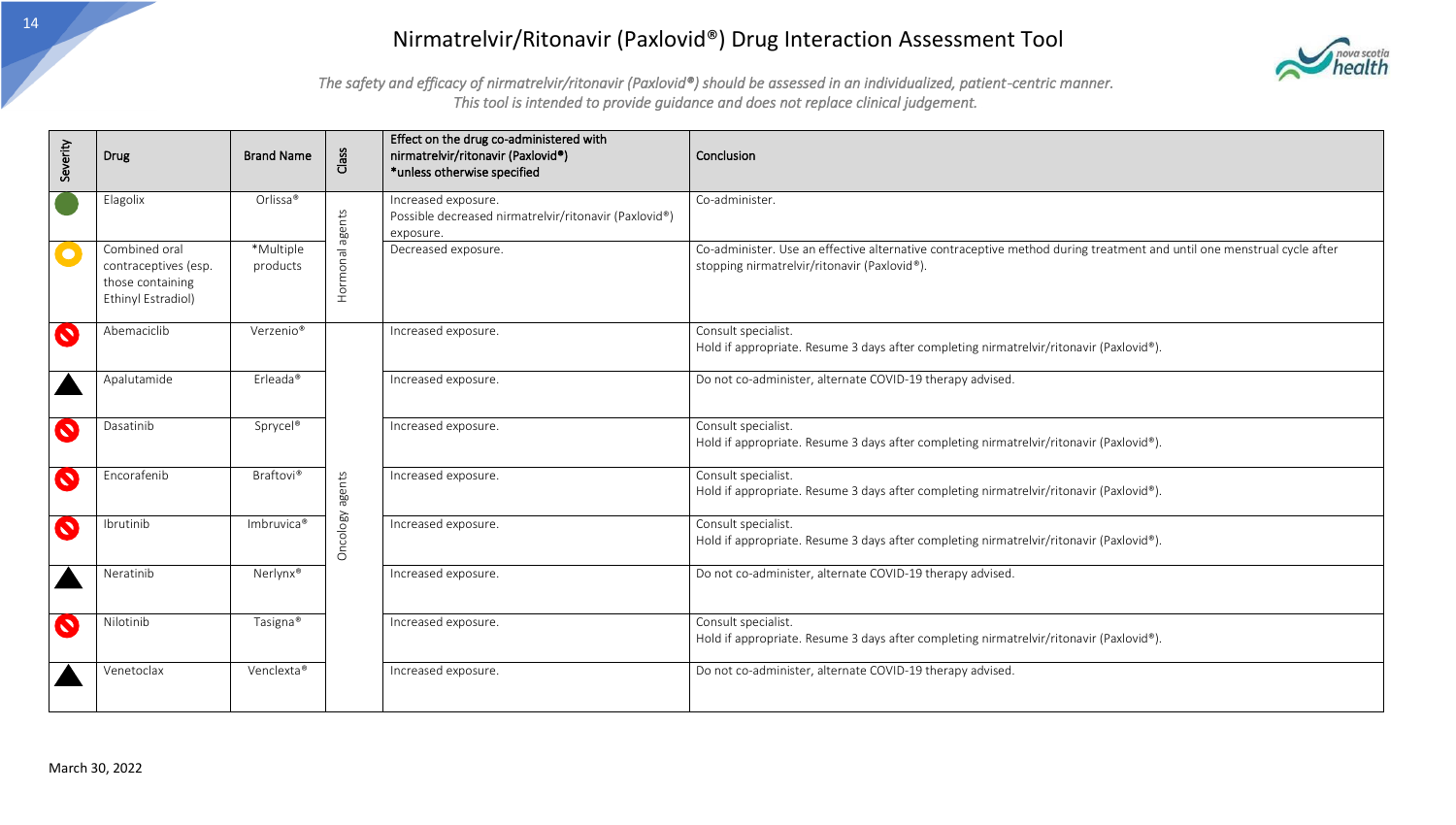

| Severity  | Drug             | <b>Brand Name</b>                               | Class                 | Effect on the drug co-administered with<br>nirmatrelvir/ritonavir (Paxlovid®)<br>*unless otherwise specified | Conclusion                                                                                                                           |
|-----------|------------------|-------------------------------------------------|-----------------------|--------------------------------------------------------------------------------------------------------------|--------------------------------------------------------------------------------------------------------------------------------------|
| $\bullet$ | Vincristine      | Vincristine <sup>®</sup>                        |                       | Increased exposure.                                                                                          | Consult specialist.<br>Co-administer with caution.                                                                                   |
| $\bullet$ | Vinblastine      | Vinblastine®                                    |                       | Increased exposure.                                                                                          | Consult specialist.<br>Co-administer with caution.                                                                                   |
| $\bullet$ | Ceritinib        | Zykadia®                                        |                       | Increased exposure.                                                                                          | Consult specialist.<br>Hold or reduce dose by 1/3 if appropriate. Resume 3 days after completing nirmatrelvir/ritonavir (Paxlovid®). |
|           | Enzalutamide     | Xtandi®                                         |                       | Decreased nirmatrelvir/ritonavir (Paxlovid®)<br>exposure.                                                    | Do not co-administer if current or recent use within 14 days, alternate COVID-19 therapy advised.                                    |
| $\bullet$ | Fostamatinib     | Tavalisse <sup>®</sup>                          |                       | Increased exposure.                                                                                          | Consult specialist.<br>Hold or reduce dose by 50% if appropriate. Resume 3 days after completing nirmatrelvir/ritonavir (Paxlovid®). |
| $\bullet$ | Cyclophosphomide | Cytoxan®                                        |                       | Increased exposure.                                                                                          | Consult specialist.<br>Hold or reduce dose if appropriate. Resume 3 days after completing nirmatrelvir/ritonavir (Paxlovid®).        |
|           | Fentanyl         | n/a                                             | Recreational<br>Drugs | Increased exposure.                                                                                          | Do not co-administer, alternate COVID-19 therapy advised.                                                                            |
| $\bullet$ | Fentanyl         | Duragesic <sup>®</sup> ,<br>Fentora™            | Opioids               | Increased exposure.                                                                                          | Co-administer with caution. Monitor for potential adverse reactions.                                                                 |
| $\bullet$ | Tramadol         | Ralivia <sup>®</sup> ,<br>Tridural <sup>®</sup> |                       | Increased or decreased exposure.                                                                             | Co-administer with caution. Monitor for potential adverse reactions or reduction in effect.                                          |
| $\bullet$ | Methadone        | Metadol®                                        |                       | Decreased exposure.                                                                                          | Co-administer with caution. Monitor for signs of withdrawal.                                                                         |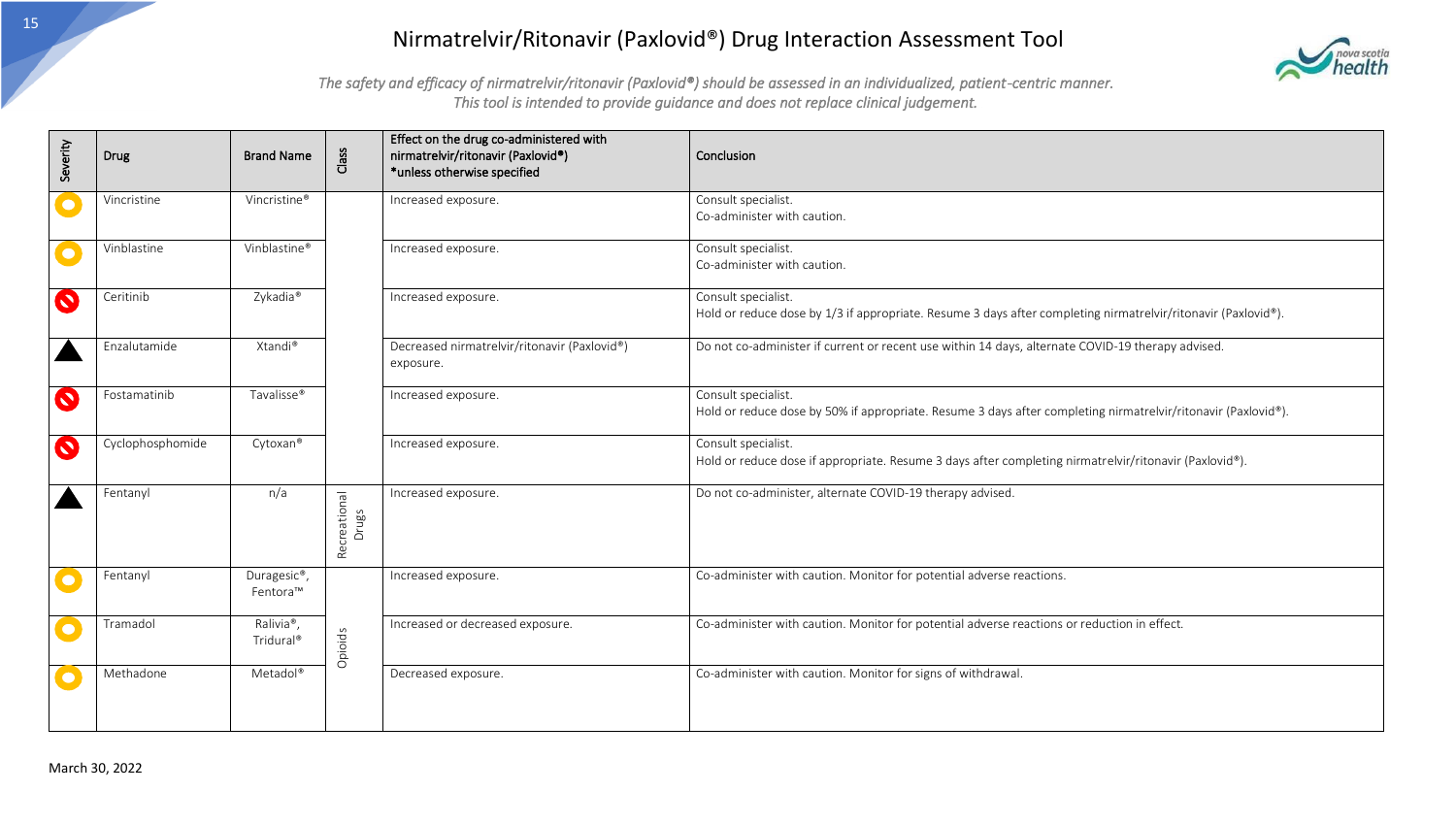

| Severity              | <b>Drug</b>                                                 | <b>Brand Name</b>                | Class                 | Effect on the drug co-administered with<br>nirmatrelvir/ritonavir (Paxlovid®)<br>*unless otherwise specified | Conclusion                                                                                                                                                                |
|-----------------------|-------------------------------------------------------------|----------------------------------|-----------------------|--------------------------------------------------------------------------------------------------------------|---------------------------------------------------------------------------------------------------------------------------------------------------------------------------|
| $\bullet$             | Ecstasy<br>MDMA (3,4-<br>methylenedioxymeth<br>amphetamine) | n/a                              | Recreational<br>Drugs | Increased exposure.                                                                                          | Co-administer with caution. Monitor for potential adverse reactions.                                                                                                      |
|                       | Hydrocodone                                                 | Hycodan®                         |                       | Increased or decreased exposure.                                                                             | Co-administer with caution. Monitor for potential adverse reactions.                                                                                                      |
| $\boldsymbol{\Omega}$ | Meperidine                                                  | Demerol <sup>®</sup>             | Opioids               | Increased exposure.                                                                                          | Hold or reduce dose by 50% if appropriate. Resume regular dose 3 days after completing nirmatrelvir/ritonavir (Paxlovid®).                                                |
|                       | Methamphetamine                                             | n/a                              | Recreational<br>Drugs | Increased exposure.                                                                                          | Co-administer with caution. Monitor for potential adverse reactions.                                                                                                      |
|                       | Oxycodone                                                   | Oxyneo <sup>®</sup> ,<br>Oxy IR® | Opioids               | Increased exposure.                                                                                          | Reduce the dose by 50-75% and monitor for signs of sedation or respiratory depression. Resume regular dose 3 days after<br>completing nirmatrelvir/ritonavir (Paxlovid®). |
|                       | Modafinil                                                   | Provigil®                        | Stimulants            | Increased or decreased exposure.                                                                             | Co-administer.                                                                                                                                                            |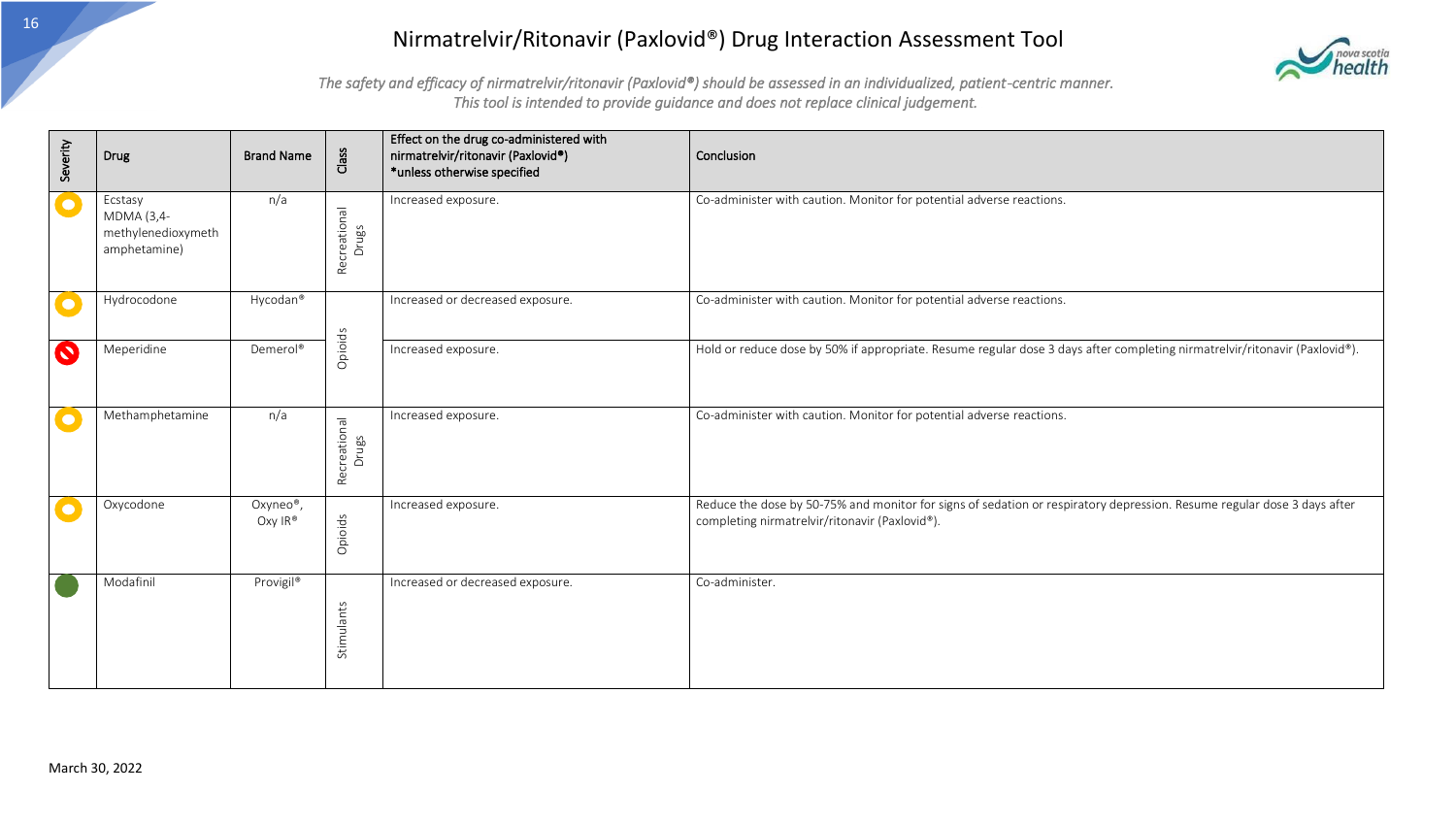

| Severity              | Drug                    | <b>Brand Name</b>    | Class                      | Effect on the drug co-administered with<br>nirmatrelvir/ritonavir (Paxlovid®)<br>*unless otherwise specified | Conclusion                                                                  |
|-----------------------|-------------------------|----------------------|----------------------------|--------------------------------------------------------------------------------------------------------------|-----------------------------------------------------------------------------|
|                       | Sildenafil<br>(For PAH) | Revatio <sup>®</sup> |                            | Increased exposure.                                                                                          | Do not co-administer, alternate COVID-19 therapy advised.                   |
|                       | Tadalafil<br>(For PAH)  | Adcirca®             |                            | Increased exposure.                                                                                          | Do not co-administer, alternate COVID-19 therapy advised.                   |
|                       | Bosentan                | Tracleer®            | Pulmonary antihypertensive | Increased exposure.                                                                                          | Do not co-administer, alternate COVID-19 therapy advised.                   |
|                       | Macitentan              | Opsumit®             |                            | Increased exposure.                                                                                          | Do not co-administer, alternate COVID-19 therapy advised.                   |
| $\mathbf Q$           | Sildenafil<br>(For ED)  | Viagra®              |                            | Increased exposure.                                                                                          | Hold and resume 3 days after completing nirmatrelvir/ritonavir (Paxlovid®). |
| $\boldsymbol{\Omega}$ | Vardenafil<br>(For ED)  | Levitra®             | Vasodilators               | Increased exposure.                                                                                          | Hold and resume 3 days after completing nirmatrelvir/ritonavir (Paxlovid®). |
| $\mathbf Q$           | Tadalafil<br>(For ED)   | Cialis <sup>®</sup>  |                            | Increased exposure.                                                                                          | Hold and resume 3 days after completing nirmatrelvir/ritonavir (Paxlovid®). |